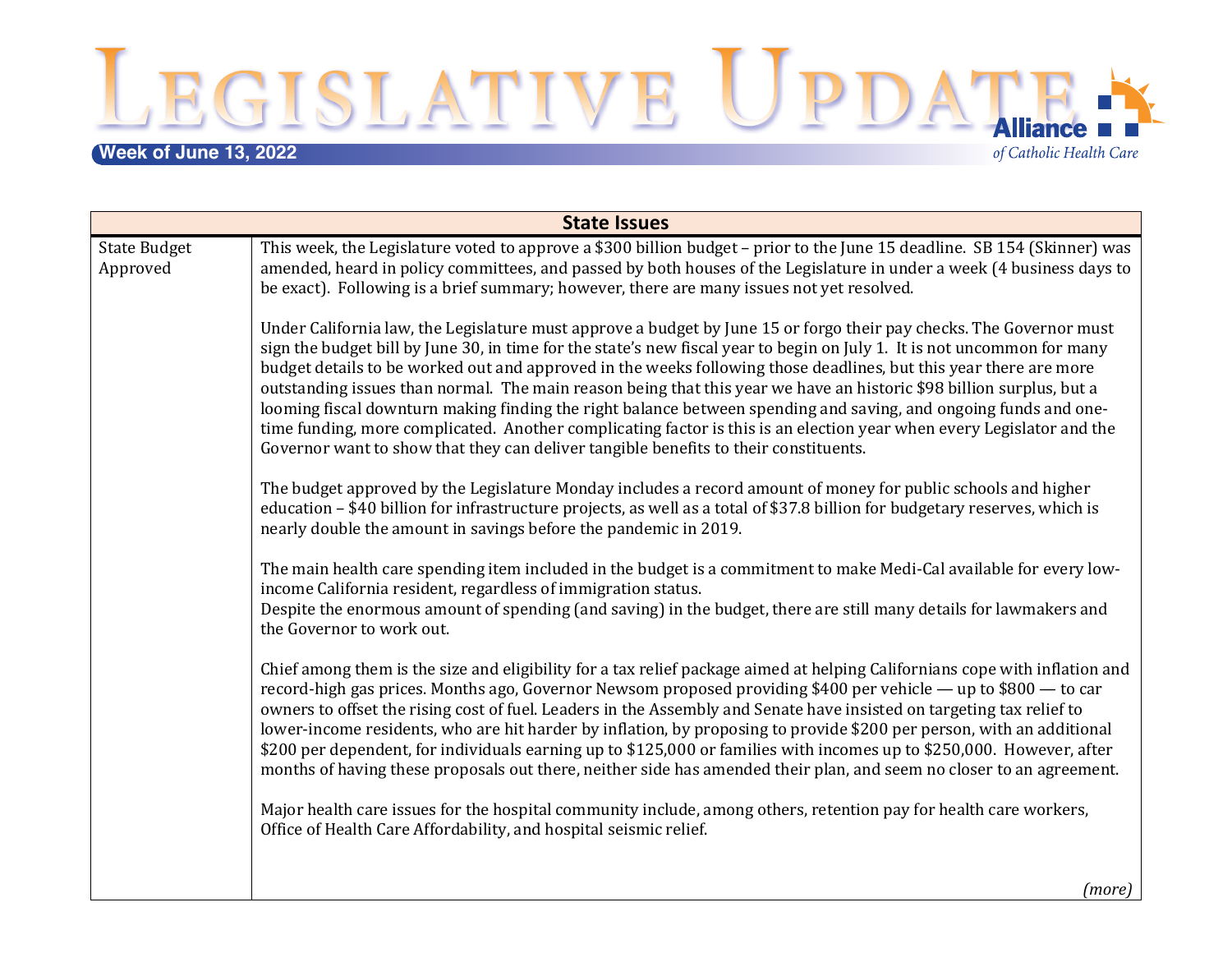| <b>State Budget</b>                 | The negotiations on <b>hospital retention pay</b> are ongoing between the hospital community, unions, and the                                                                                                                                                                                                                                                                                                                                                                                                                                                                                                                                                                                                                                                                                                                                                                                                                                                                                                                                                                                                                                     |
|-------------------------------------|---------------------------------------------------------------------------------------------------------------------------------------------------------------------------------------------------------------------------------------------------------------------------------------------------------------------------------------------------------------------------------------------------------------------------------------------------------------------------------------------------------------------------------------------------------------------------------------------------------------------------------------------------------------------------------------------------------------------------------------------------------------------------------------------------------------------------------------------------------------------------------------------------------------------------------------------------------------------------------------------------------------------------------------------------------------------------------------------------------------------------------------------------|
| Approved                            | Administration. Everyone is supportive of the Governor's general plan - provide State General Fund bonuses of \$1,000                                                                                                                                                                                                                                                                                                                                                                                                                                                                                                                                                                                                                                                                                                                                                                                                                                                                                                                                                                                                                             |
| (continued)                         | to health care workers. However, there are critical implementation details still being discussed, including who is                                                                                                                                                                                                                                                                                                                                                                                                                                                                                                                                                                                                                                                                                                                                                                                                                                                                                                                                                                                                                                |
|                                     | covered, how the payments will be provided, and what would constitute a matching bonus from a hospital.                                                                                                                                                                                                                                                                                                                                                                                                                                                                                                                                                                                                                                                                                                                                                                                                                                                                                                                                                                                                                                           |
|                                     | Major details of the Office of Health Care Affordability have been a center of attention for several years now - dating<br>back to informational hearings held by Assembly Health Committee and championed by Dr. Jim Wood several years<br>ago. His introduction of AB 1130 last year energized this issue and negotiations have been occurring in earnest since<br>then. The concerns from the health care community are numerous, but political will to table the idea has diminished.<br>Many affected by the proposal are resigned to the fact that there will be a policy passing this year; therefore,<br>amendments have been flooding in from all sectors impacted by the measure in an attempt to make it realistically<br>implementable. The negotiations between the Speaker, Pro Tem, Administration and Dr. Wood's office have been<br>occurring all year, and we continue to hear that final language will be in print "soon." One outstanding sticking point is<br>who will be allowed to sit on the Commission reviewing the health care costs - with legal opinions being drafted<br>regarding potential conflicts of interest. |
|                                     | Hospital seismic relief has been an outstanding issue for years, with hospitals wanting to amend the 2030 standards<br>to better reflect the needs of communities today during a myriad of disasters, and the unions wanting to maintain the<br>current standards, regardless of their cost or value. It seems likely that we will end this budget cycle without a<br>complete resolution of the issue, but work continues.                                                                                                                                                                                                                                                                                                                                                                                                                                                                                                                                                                                                                                                                                                                       |
|                                     | We expect some budget trailer bills to be released in the next two weeks - before the Legislature goes on their Summer<br>Break, which begins on July 1. The concern is if they wait to tackle all this budget work when they return from break on<br>August 1, they we will simply run out time. The legislative session ends August 31, when all policy items and budget<br>items need to be resolved.                                                                                                                                                                                                                                                                                                                                                                                                                                                                                                                                                                                                                                                                                                                                          |
| <b>Status of Key</b><br>Legislation | Advocacy continues on key bills, many of which have yet to be set for hearing. The deadline to hear bills in their second<br>policy committee is two weeks away (July 1).                                                                                                                                                                                                                                                                                                                                                                                                                                                                                                                                                                                                                                                                                                                                                                                                                                                                                                                                                                         |
|                                     | AB 2080 (Wood): Health Care Consolidation. The Alliance is part of a large coalition opposing this bill, which would<br>grant a great deal of new authority to the Attorney General over health care transactions. The bill is not yet set for<br>hearing in Senate Health Committee. Dr. Richard Pan, committee chair, wants amendments to the bill; so far, no<br>agreement has come from Dr. Wood to those changes.                                                                                                                                                                                                                                                                                                                                                                                                                                                                                                                                                                                                                                                                                                                            |
|                                     | SB 958 (Limon): Medication Safety ("white bagging"). We are pleased to support this bill, which is sponsored by<br>CHA and will ensure patients are able to access medications that need to be infused or injected in a timely and safe<br>manner. The health plans are strongly opposed to the bill, and it also has not yet been set for hearing in its assigned<br>Assembly Health Committee.                                                                                                                                                                                                                                                                                                                                                                                                                                                                                                                                                                                                                                                                                                                                                  |
|                                     | (more)                                                                                                                                                                                                                                                                                                                                                                                                                                                                                                                                                                                                                                                                                                                                                                                                                                                                                                                                                                                                                                                                                                                                            |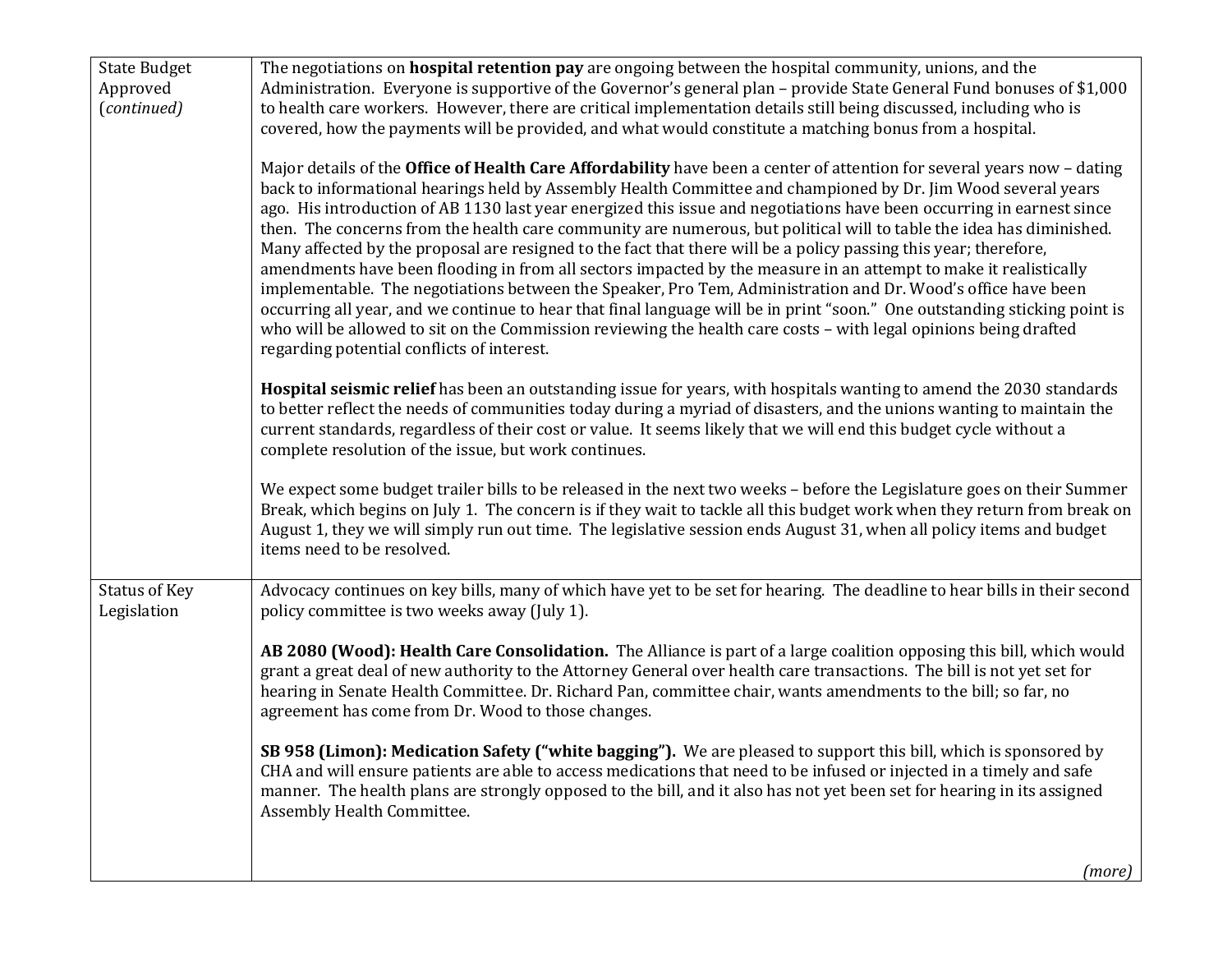| <b>Status of Key</b><br>Legislation<br>(continued) | SB 213 (Cortese): Workers Compensation: Hospital Employees. This would change the presumption of workers<br>compensation claims for hospital workers. Opposed by CHA, this bill has not been set in Assembly Insurance<br>Committee and there is hope that the chair will simply refuse to hear it - thereby killing it for the year.<br>AB 2338 (Gipson): Surrogate Decisionmaker Hierarchy. The Alliance is in coalition with others opposing this bill,<br>but we have offered amendments that would remove our opposition. The bill is designed to provide direction to<br>hospital staff about who gets to make medical decisions for incapacitated patients. The author's office has agreed to<br>take our amendments, which ensure hospital staff can use their judgment on who is best to make those decisions, but<br>so far those amendments have not shown up in print. We are hopeful the bill will be appropriately amended this week,<br>and if so, we will remove our opposition. This bill has not been set in Senate Judiciary Committee.                              |
|----------------------------------------------------|-----------------------------------------------------------------------------------------------------------------------------------------------------------------------------------------------------------------------------------------------------------------------------------------------------------------------------------------------------------------------------------------------------------------------------------------------------------------------------------------------------------------------------------------------------------------------------------------------------------------------------------------------------------------------------------------------------------------------------------------------------------------------------------------------------------------------------------------------------------------------------------------------------------------------------------------------------------------------------------------------------------------------------------------------------------------------------------------|
| Legislative<br>Summary and<br><b>Status Report</b> | Attached is the Alliance's Legislative Summary and Status report on bills of interest to the Catholic health ministry.                                                                                                                                                                                                                                                                                                                                                                                                                                                                                                                                                                                                                                                                                                                                                                                                                                                                                                                                                                  |
| New Assembly<br>Member                             | Earlier this week, Democrat David Alvarez was sworn in as the Assemblymember for the 80t Assembly District,<br>representing southern San Diego County. Alvarez's victory in the special election means he'll complete the term<br>vacated by former Assemblywoman Lorena Gonzalez, who resigned earlier this year to lead the California Labor<br>Federation.<br>Alvarez made a more concerted appeal to moderate and conservative voters than his opponent, former City<br>Councilwoman Georgette Gómez. He stressed his commitment to protecting South Bay communities from increasing<br>crime and his promise to "change" a Sacramento that has a Democratic supermajority and a Democratic governor.<br>With that said, he indicated that he will not be spending much time in Sacramento, given he has to Interestingly, he "will<br>be spending the time with the community members, listening to their concerns, and whenever the state bureaucracy is<br>in the way of them receiving services, to make sure that it works for them." While Alvarez was sworn in on Wednesday, |
|                                                    | he will face Gómez again in the fall general election for the next term.<br>Assemblymember Alvarez is a small business owner and has served as a member of major San Diego public<br>organizations including the San Diego County Regional Airport Authority, San Diego Association of Governments, and<br>Metropolitan Transit System. He also served on the board of the California League of Cities' Latino Caucus and the<br>national board of Local Progress, a nonprofit dedicated to advancing a racial and economic justice agenda through all<br>levels of local government. He has made economic and environmental justice for all communities one of his top<br>priorities in office.                                                                                                                                                                                                                                                                                                                                                                                        |

For more information, please contact Lori Dangberg at 1215 K Street, Suite 2000 · Sacramento, CA 95814 Direct line: 916.552.2633 or e-mail: *dangberg@thealliance.net*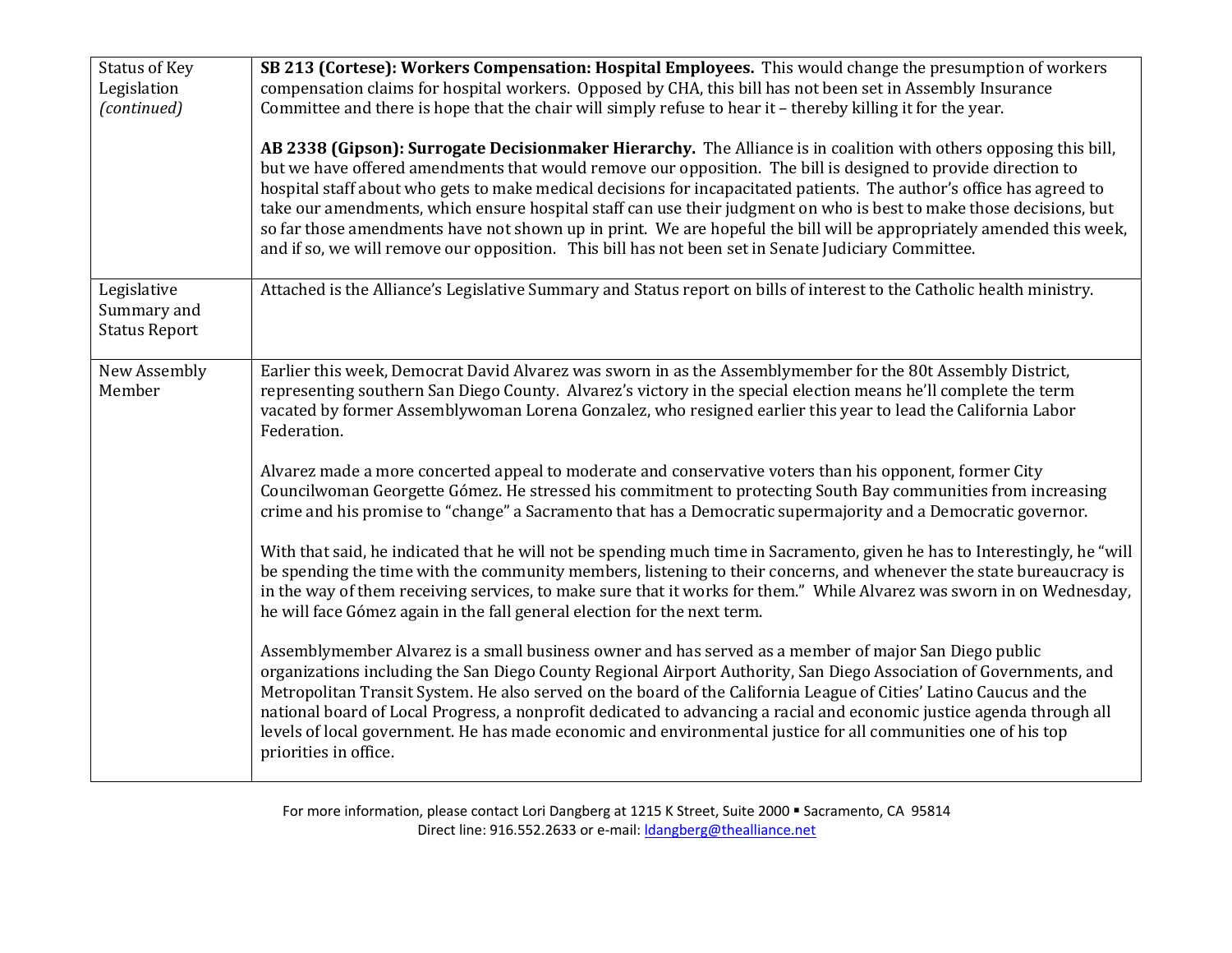**Access**

# **[AB 4](https://ctweb.capitoltrack.com/public/publishbillinfo.aspx?bi=KFYvdnrQA6jwmrfrltwrGrrFnSkRokeQ%2FM0ZywFJQAneFJv%2BL9bnd1kPGDvpRuAa) [\(Arambula](https://a31.asmdc.org/) D) Medi-Cal: eligibility.**

**Location:** 8/27/2021-S. 2 YEAR

**Summary:** Would, effective January 1, 2022, extend eligibility for full scope Medi-Cal benefits to anyone regardless of age, and who is otherwise eligible for those benefits but for their immigration status, pursuant to an eligibility and enrollment plan. The bill would delete the specified provisions regarding individuals who are under 25 years of age or 65 years of age or older and delaying implementation until the director makes the determination described above. The bill would require the eligibility and enrollment plan to ensure that an individual maintains continuity of care with respect to their primary care provider, as prescribed, would provide that an individual is not limited in their ability to select a different health care provider or Medi-Cal managed care health plan, and would require the department to provide monthly updates to the appropriate policy and fiscal committees of the Legislature on the status of the implementation of these provisions

#### **Position**

Support

# **[AB 32](https://ctweb.capitoltrack.com/public/publishbillinfo.aspx?bi=0t9Iy%2FDTsh3uhPPaP7nN4QGwXxcrKJaSU%2FCFlMIgdjHlVpWBWWvl7svuvkAHFERM) [\(Aguiar-Curry](https://a04.asmdc.org/) D) Telehealth.**

**Location:** 6/16/2022-S. HEALTH

**Calendar:** 6/29/2022 1:30 p.m. - 1021 O Street, Room 1200 SENATE HEALTH, PAN, Chair **Summary:** Current law requires a health care service plan contract or health insurance policy issued, amended, or renewed on or after January 1, 2021, to specify that coverage is provided for health care services appropriately delivered through telehealth on the same basis and to the same extent as inperson diagnosis, consultation, or treatment. Current law exempts Medi-Cal managed care plans that contract with the State Department of Health Care Services under the Medi-Cal program from these provisions, and generally exempts county organized health systems that provide services under the Medi-Cal program from Knox-Keene. This bill would delete the above-described references to contracts issued, amended, or renewed on or after January 1, 2021, would require these provisions to apply to the plan or insurer's contracted entity, as specified, and would delete the exemption for Medi-Cal managed care plans.

# **Position**

**Support** 

# **[AB 1878](https://ctweb.capitoltrack.com/public/publishbillinfo.aspx?bi=GAMwRI5IoJT9WrHL5n%2Bkp8Pl3Ngx9zMETe4nirjfzmmf5Z9HlGltw8x1zpAGdnog) [\(Wood](https://a02.asmdc.org/) D) California Health Benefit Exchange: affordability assistance.**

**Location:** 6/8/2022-S. HEALTH

**Calendar:** 6/29/2022 1:30 p.m. - 1021 O Street, Room 1200 SENATE HEALTH, PAN, Chair **Summary:** Current law requires the California Health Benefit Exchange, in consultation with stakeholders and the Legislature, to develop options for providing cost-sharing reduction subsidies to reduce cost sharing for low- and middle-income Californians, and requires the Exchange to report the developed options on or before January 1, 2022. Current law requires the options to include, among other things, options for all Covered California enrollees with income up to 400 percent of the federal poverty level to reduce cost sharing, including copays, deductibles, coinsurance, and maximum out-ofpocket costs. This bill would require the Exchange to implement those options for providing health care affordability assistance. The bill would require the affordability assistance to reduce cost sharing, including copays, coinsurance, and maximum out-of-pocket costs, and to eliminate deductibles for all benefits. The bill would specify the actuarial value of cost-sharing assistance based on the income level of an enrollee, and would require the Exchange to adopt standard benefit designs consistent with these specifications.

### **Position**

Support

### **[AB 2530](https://ctweb.capitoltrack.com/public/publishbillinfo.aspx?bi=VZsIuBPqenTBa%2FAc3wVOCMIwATlWsmbaNDO%2FSiWq%2FJG9imXKa8XljxIk1SGFNkvV) [\(Wood](https://a02.asmdc.org/) D) California Health Benefit Exchange: financial assistance.**

### **Location:** 6/1/2022-S. HEALTH

**Calendar:** 6/29/2022 1:30 p.m. - 1021 O Street, Room 1200 SENATE HEALTH, PAN, Chair **Summary:** This bill, upon appropriation by the Legislature, would require the California Health Benefit Exchange (Exchange) to administer a program of financial assistance to help Californians obtain and maintain health benefits through the Exchange if they lose employer-provided health care coverage as a result of a labor dispute. Under the bill, an individual who has lost minimum essential coverage from an employer or joint labor management trust fund as a result of a strike, lockout, or other labor dispute would receive the same premium assistance and cost-sharing reductions as an individual with a household income of 133% of the federal poverty level, and would also not pay a deductible for any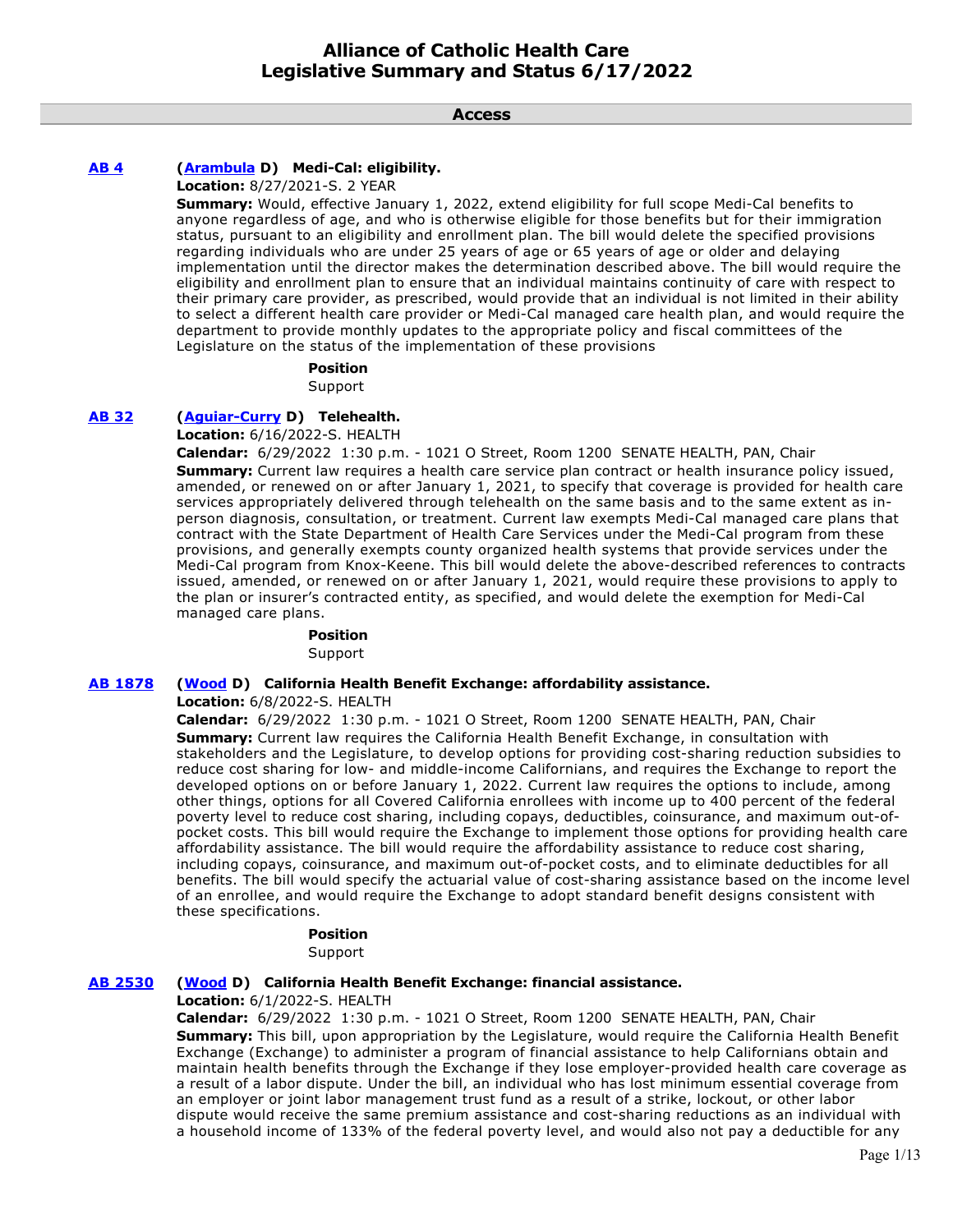#### covered benefit.

# **Position**

Support

# **[SB 56](https://ctweb.capitoltrack.com/public/publishbillinfo.aspx?bi=IHVUG%2FNRNIfXwOxiI9YqyDGCwMPVuHR9m0HdI%2BzVhapXlwnjfJdZucyWxXUdHS%2Fj) [\(Durazo](http://sd24.senate.ca.gov/) D) Medi-Cal: eligibility.**

#### **Location:** 8/27/2021-A. 2 YEAR

**Summary:** Current law provides that Medi-Cal benefits for individuals who are 65 years of age or older, and who do not have satisfactory immigration statuses or are unable to establish satisfactory immigration statuses, will be prioritized in the Budget Act for the upcoming fiscal year if the Department of Finance projects a positive ending balance in the Special Fund for Economic Uncertainties for the upcoming fiscal year and each of the ensuing 3 fiscal years that exceeds the cost of providing those individuals with full-scope Medi-Cal benefits. This bill would, subject to an appropriation by the Legislature, and effective July 1, 2022, extend eligibility for full-scope Medi-Cal benefits to individuals who are 60 years of age or older, and who are otherwise eligible for those benefits but for their immigration status.

#### **Position**

Support

### **[SB 944](https://ctweb.capitoltrack.com/public/publishbillinfo.aspx?bi=%2FzsZ5QTVs4wbwvbps%2Bp9YvPLd%2FwNRw0N4vUPcLf3yiJKWQ2NrzEMrMKckOYf9OuF) [\(Pan](http://sd06.senate.ca.gov/) D) California Health Benefit Exchange: affordability assistance.**

# **Location:** 5/27/2022-A. HEALTH

**Calendar:** 6/28/2022 1:30 p.m. - 1021 O Street, Room 1100 ASSEMBLY HEALTH, WOOD, Chair **Summary:** Current law requires the California Health Benefit Exchange, in consultation with stakeholders and the Legislature, to develop options for providing cost-sharing reduction subsidies to reduce cost sharing for low- and middle-income Californians, and requires the Exchange to report the developed options on or before January 1, 2022. Current law requires the options to include, among other things, options for all Covered California enrollees with income up to 400 percent of the federal poverty level to reduce cost sharing, including copays, deductibles, coinsurance, and maximum out-ofpocket costs. This bill would require the Exchange to implement those options for providing health care affordability assistance. The bill would require the affordability assistance to reduce cost-sharing, including copays, coinsurance, and maximum out-of-pocket costs, and to eliminate deductibles for all benefits.

> **Position**  Support

### **COVID Related**

### **[AB 1105](https://ctweb.capitoltrack.com/public/publishbillinfo.aspx?bi=hiMHI%2FFzRHqLRQcFntn%2B%2FNvArtAVnjMKOUrA1hSavVJ64vRkYFefMgHJl1S1m5oV) [\(Rodriguez](https://a52.asmdc.org/) D) Hospital workers: COVID-19 testing.**

### **Location:** 8/27/2021-S. 2 YEAR

**Summary:** Current law sets forth safety and health requirements for employers and employees. Current law requires a public or private employer of workers in a general acute care hospital, as defined, to supply personal protective equipment, as defined, to employees who provide direct patient care or who provide services that directly support patient care. Current law provides that, except where another penalty is specifically provided, every employer and every officer, management official, or supervisor having direction, management, control, or custody of any employment, place of employment, or of any other employee, who repeatedly violates any standard, order, or special order, or any provision of specified employment safety laws so that such repeated violation creates a real and apparent hazard to employees is guilty of a misdemeanor. This bill would require the employer to supply personal protective equipment to an employee, regardless of whether or not the employee has received a vaccination for COVID-19. This bill would also require a public or private employer of workers in a general acute care hospital to develop and implement a program to offer weekly COVID-19 screening testing for health care personnel, as defined.

# **Position**

Oppose Unless Amend

### **[SB 637](https://ctweb.capitoltrack.com/public/publishbillinfo.aspx?bi=jty8Oh9%2FB4LwUwfxVBDg2GE8TVcQ8Dq2QDUBofHA3ZtTvmLyiZ6pbei5GkqYnutQ) [\(Newman](https://sd29.senate.ca.gov/) D) Health facility reporting: staffing.**

#### **Location:** 9/10/2021-A. 2 YEAR

**Summary:** Current law provides for the licensure and regulation of certain health facilities, including general acute care hospitals, by the State Department of Public Health. This bill would require a general acute care hospital to report specified information to the department on a form and schedule determined by the department, and would require the department to publicly post the information on a weekly basis during any health-related state of emergency in California proclaimed by the President of the United States or by the Governor, and on a monthly basis at all other times. The bill would require that the reports contain information on staffing, including, until January 1, 2025, or the end of the declared COVID-19 emergency, whichever comes first, on matters relating to COVID-19 cases.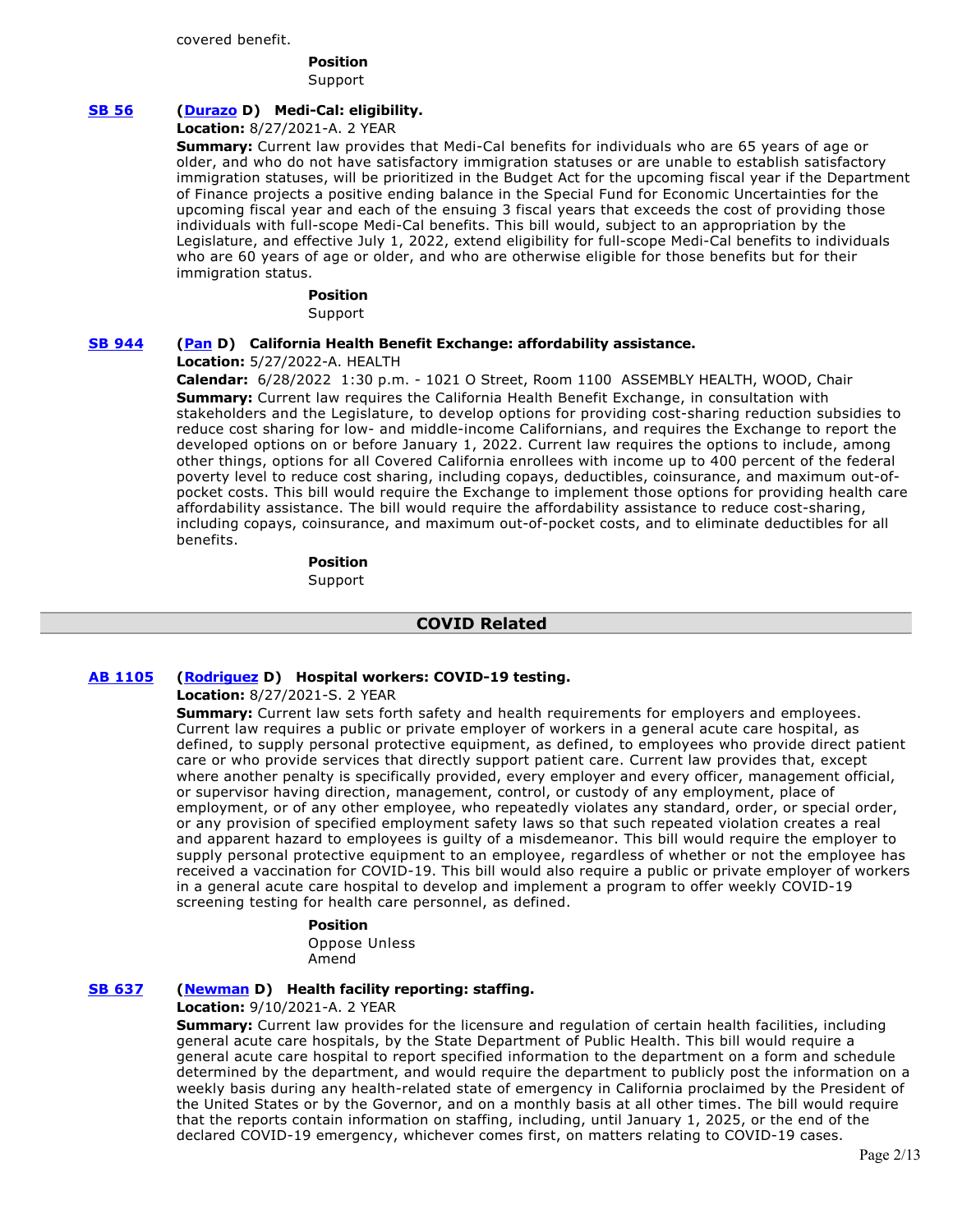# **End of Life/Palliative Care**

### **[AB 1852](https://ctweb.capitoltrack.com/public/publishbillinfo.aspx?bi=qualm%2FeNgpyo4JVNTWrO8T9CvcoE02PfTRNruTZu1vEziksjmt5ztJjoFdLRH3zD) [\(Patterson](https://ad23.asmrc.org/) R) Health facilities: automated drug delivery systems.**

**Location:** 6/1/2022-S. APPR.

**Summary:** Current law authorizes the use of automated drug delivery systems, as defined, for pharmacy services in nursing, skilled nursing, and intermediate care facilities. This bill would add licensed hospice facilities to the list of facilities authorized to use an automated drug delivery system, and would expressly include an automated unit dose system within the definition of an automated drug delivery system. By expanding the scope of a crime, this bill would impose a state-mandated local program.

#### **Position**

Watch

#### **[AB 2288](https://ctweb.capitoltrack.com/public/publishbillinfo.aspx?bi=8c%2FVel10Jx83p5eIMZPHKV8DGDS1Sz6uWw6AVtQYGCxcUPvvWBLXATEKpde3pwAP) [\(Choi](https://ad68.asmrc.org/) R) Advance health care directives: mental health treatment.**

#### **Location:** 6/16/2022-A. ENROLLED

**Summary:** The Health Care Decisions Law, authorizes an adult having capacity to give an individual health care instruction. Current law authorizes the individual instruction to be limited to take effect only if a specified condition arises. Current law authorizes a written advance health care directive to include the individual's nomination of a conservator of the person or estate or both, or a guardian of the person or estate or both, for consideration if protective proceedings for the individual's person or estate are thereafter commenced. Current law also authorizes an adult having capacity to execute a power of attorney for health care to authorize an agent to make health care decisions for the principal, and authorizes the power of attorney to include individual health care instructions. Current law authorizes the principal in a power of attorney for health care to grant authority to make decisions relating to the personal care of the principal, including, but not limited to, determining where the principal will live, providing meals, or hiring household employees. Current law defines "health care decision" and "health care" for these purposes to mean any care, treatment, service, or procedure to maintain, diagnose, or otherwise affect a patient's physical or mental condition. This bill would clarify that health care decisions under those provisions include mental health conditions.

#### **Position**

Watch

#### **[AB 2338](https://ctweb.capitoltrack.com/public/publishbillinfo.aspx?bi=Ub8m8V4g1oocGgpChFB9sihH%2FmaIwllM7ISC2afdUyBBvuf4PvZaAQlpFci1laP1) [\(Gipson](https://a64.asmdc.org/) D) Health care decisions: decisionmakers and surrogates.**

**Location:** 6/1/2022-S. JUD.

**Calendar:** 6/28/2022 10 a.m. - 1021 O Street, Room 2100 SENATE JUDICIARY, UMBERG, Chair **Summary:** Current law authorizes an adult having capacity to give an individual health care instruction and to designate a health care decisionmaker, including an agent designated in a power of attorney or a surrogate effective for a specified period of time, to make health care decisions on the person's behalf. Current law authorizes a patient to disqualify a person, including a family member, from acting as the patient's surrogate. This bill would authorize legally recognized health care decisionmakers, in an order of priority, to make health care decisions on a patient's behalf if the patient lacks the capacity to make a health care decision. If a patient does not have a legally recognized health care decisionmaker, the bill would specify individuals, in an order of priority, who may be chosen as a surrogate if the patient lacks the capacity to make a health care decision.

#### **Position**

Oppose Unless Amend

### **Health Care Reform**

### **[AB 1130](https://ctweb.capitoltrack.com/public/publishbillinfo.aspx?bi=%2F4z9i3w3Ci6H9IC%2FhaF12B%2FZNVr8Dnz3doTjoBJ49C99Q647aqTNngzgXS1VHZrx) [\(Wood](https://a02.asmdc.org/) D) California Health Care Quality and Affordability Act.**

### **Location:** 2/14/2022-S. HEALTH

**Summary:** Current law generally requires the State Department of Public Health to license, inspect, and regulate health facilities, including hospitals. Current law requires health facilities to meet specified cost and disclosure requirements, including maintaining an understandable written policy regarding discount payments and charity. This bill would establish, within Department of Health Care Access and Information (HCAI), the Office of Health Care Affordability to analyze the health care market for cost trends and drivers of spending, develop data-informed policies for lowering health care costs for consumers and purchasers, set and enforce cost targets, and create a state strategy for controlling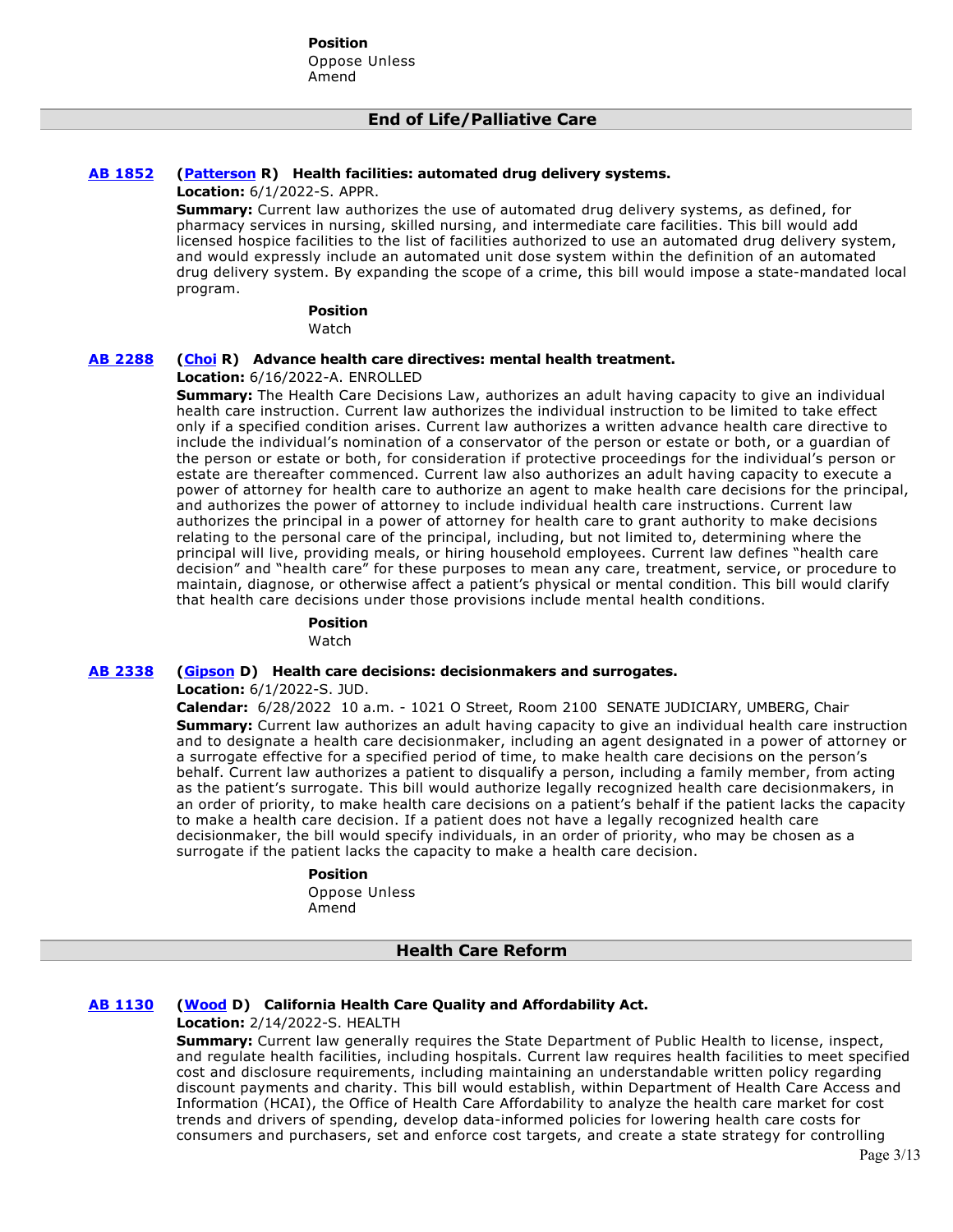the cost of health care and ensuring affordability for consumers and purchasers.

**Position** 

Oppose Unless Amend

# **Hospital Operations and Finance**

# **[AB 35](https://ctweb.capitoltrack.com/public/publishbillinfo.aspx?bi=7Y0gKL9VlIU7ThSmQw%2FYv1jbhBJT%2FD8SYj2%2F91VOlPOLXgPlhuYR%2ByClgxoYCP8R) [\(Reyes](https://a47.asmdc.org/) D) Civil damages: medical malpractice.**

**Location:** 5/23/2022-A. CHAPTERED

**Summary:** Current law, referred to as the Medical Injury Compensation Reform Act of 1975 (MICRA), prohibits an attorney from contracting for or collecting a contingency fee for representing any person seeking damages in connection with an action for injury or damage against a health care provider based upon alleged professional negligence in excess of specified limits. This bill would recast those provisions and base the amount of contingency fee that may be contracted for upon whether recovery is pursuant to settlement agreement and release of all claims executed before a civil complaint or demand for arbitration is filed, or pursuant to settlement, arbitration, or judgment after a civil complaint or demand for arbitration is filed, as specified. The bill would add and revise definitions for these purposes.

# **Position**

Support

# **[AB 1882](https://ctweb.capitoltrack.com/public/publishbillinfo.aspx?bi=VPXAvDj9pG%2FqwduV4rLG761q0j5l7nLqcVa9%2FuXBzFKRhN9Jnm5qbtXyicq%2B7zSQ) [\(Rivas, Robert](https://a30.asmdc.org/)  D) Hospitals: seismic safety.**

**Location:** 6/8/2022-S. APPR.

**Calendar:** 6/27/2022 10 a.m. - 1021 O Street, Room 2200 SENATE APPROPRIATIONS, PORTANTINO, Chair

**Summary:** The Alfred E. Alquist Hospital Facilities Seismic Safety Act of 1983 requires an owner of a general acute care inpatient hospital, no later than January 1, 2030, to either demolish, replace, or change to nonacute care use all hospital buildings not in substantial compliance with the regulations and standards developed pursuant to the act, or seismically retrofit all acute care inpatient hospital buildings so that they are in substantial compliance with those regulations and standards. Current law requires, within 60 days following the department's approval of a report relating to a general acute care hospital owner's plan to comply with those regulations and standards, a general acute hospital building owner to include all pertinent information regarding the building's expected earthquake performance in emergency training, response, and recovery plans, and in capital outlay plans. This bill would instead require general acute hospital building owners, commencing July 1, 2023, to take those actions annually until each of the hospital buildings owned by that owner is compliant with those regulations and standards.

### **Position**

Oppose Unless Amend

### **[AB 2080](https://ctweb.capitoltrack.com/public/publishbillinfo.aspx?bi=BrMjSa%2Fp%2B1el0x0mo99xnVN%2F4Zn67hWfXnFDoLyihAQ6jctZGFDaEIKaaRhMBJoG) [\(Wood](https://a02.asmdc.org/) D) Health Care Consolidation and Contracting Fairness Act of 2022.**

**Location:** 6/8/2022-S. HEALTH

**Calendar:** 6/22/2022 1:30 p.m. - 1021 O Street, Room 1200 SENATE HEALTH, PAN, Chair **Summary:** Current law provides for the regulation of health insurers by the Department of Insurance. Current law regulates contracts between health care service plans or health insurers and health care providers or health facilities, including requirements for reimbursement and the cost-sharing amount collected from an enrollee or insured. This bill, the Health Care Consolidation and Contracting Fairness Act of 2022, would prohibit a contract issued, amended, or renewed on or after January 1, 2023, between a health care service plan or health insurer and a health care provider or health facility from containing terms that, among other things, restrict the plan or insurer from steering an enrollee or insured to another provider or facility or require the plan or insurer to contract with other affiliated providers or facilities. The bill would authorize the appropriate regulating department to refer a plan's or insurer's contract to the Attorney General, and would authorize the Attorney General or state entity charged with reviewing health care market competition to review a health care practitioner's or health facility's entrance into a contract that contains specified terms.

#### **Position**

Oppose

# **[AB 2724](https://ctweb.capitoltrack.com/public/publishbillinfo.aspx?bi=87zZT%2BgcOhFNBkX00iCCDlRJesDpMdThi05DVxph1WMjt4wiQHTVchVtgdOI00s5) [\(Arambula](https://a31.asmdc.org/) D) Medi-Cal: alternate health care service plan.**

**Location:** 6/8/2022-S. HEALTH

**Calendar:** 6/22/2022 1:30 p.m. - 1021 O Street, Room 1200 SENATE HEALTH, PAN, Chair **Summary:** Current law establishes the Medi-Cal program, which is administered by the State Department of Health Care Services and under which qualified low-income individuals receive health care services through various delivery systems, including managed care pursuant to Medi-Cal managed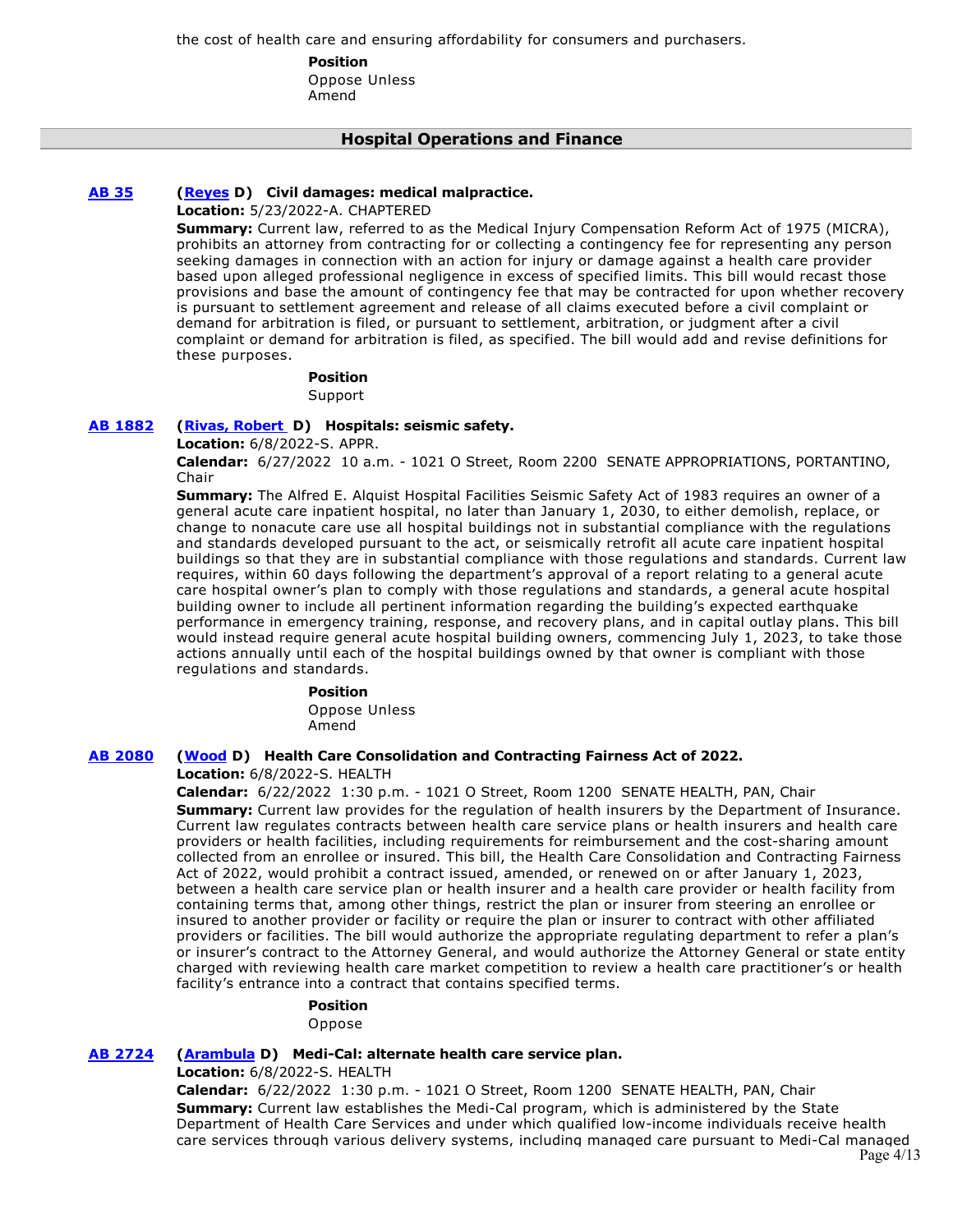care plan contracts. The Medi-Cal program is, in part, governed and funded by federal Medicaid program provisions. This bill would authorize the department to enter into one or more comprehensive risk contracts with an alternate health care service plan (AHCSP), as defined, to serve as a primary Medi-Cal managed care plan for specified eligible beneficiaries in geographic regions designated by the department. The bill would authorize the department to contract with an AHCSP as a Medi-Cal managed care plan in any geographic region of the state for which federal approval is available and for which the AHCSP maintains appropriate licensure or an approved exemption from the Department of Managed Health Care.

#### **Position**  Watch

### **[SB 371](https://ctweb.capitoltrack.com/public/publishbillinfo.aspx?bi=FKwFW94dXa0YDM7%2FpE%2Fd%2FQvILqz%2BYUfpxz%2FPoEZWfSJmws%2Fn2%2F58%2B%2BM0%2BQkCCvcS) [\(Caballero](https://sd12.senate.ca.gov/) D) Health information technology.**

**Location:** 7/14/2021-A. 2 YEAR

**Summary:** Would require any federal funds the California Health and Human Services Agency receives for health information technology and exchange to be deposited in the California Health Information Technology and Exchange Fund. The bill would authorize CHHSA to use the fund to provide grants to health care providers to implement or expand health information technology and to contract for direct data exchange technical assistance for safety net providers. The bill would require a health information organization to be connected to the California Trusted Exchange Network and to a qualified national network. The bill would also require a health care provider, health system, health care service plan, or health insurer that engages in health information exchange to comply with specified federal standards.

# **Position**

Watch

#### **[SB 923](https://ctweb.capitoltrack.com/public/publishbillinfo.aspx?bi=39pazsEbiOuX5VLjSaWCmTpAMGWuE9SkxQBy5CHsmAeEKA46%2B7M3zeKfcJ1Ac4e6) [\(Wiener](http://sd11.senate.ca.gov/) D) Gender-affirming care.**

**Location:** 5/27/2022-A. HEALTH

**Calendar:** 6/21/2022 1:30 p.m. - 1021 O Street, Room 1100 ASSEMBLY HEALTH, WOOD, Chair **Summary:** Would require a Medi-Cal managed care plan, a PACE organization, a health care service plan, or a health insurer, as specified, to require its staff to complete evidence-based cultural competency training for the purpose of providing trans-inclusive health care, as defined, for individuals who identify as transgender, gender diverse, or intersex (TGI). The bill would specify the required components of the training and would make use of any training curricula subject to approval by the respective departments. The bill would require an individual to complete a refresher course if a complaint has been filed, and a decision has been made in favor of the complainant, against that individual for not providing trans-inclusive health care, or on a more frequent basis if deemed necessary.

# **Position**

Watch

#### **[SB 958](https://ctweb.capitoltrack.com/public/publishbillinfo.aspx?bi=TmxQzrW7K42F5U7topB%2Fsd6BFt9G9v5WzRLRsZkfrXtFhSBM%2BYWUSmRBcBAbfmA2) [\(Limón](http://sd19.senate.ca.gov/) D) Medication and Patient Safety Act of 2022.**

**Location:** 5/27/2022-A. HEALTH

**Calendar:** 6/28/2022 1:30 p.m. - 1021 O Street, Room 1100 ASSEMBLY HEALTH, WOOD, Chair **Summary:** Would prohibit a health care service plan or health insurer, or its designee, from requiring a vendor to dispense an infused or injected medication directly to a patient with the intent that the patient will transport the medication to a health care provider for administration. The bill would authorize a plan or insurer, or its designee, to arrange for an infused or injected medication to be administered in an enrollee's or insured's home when the treating health care provider and patient determine home administration is in the best interest of the patient. The bill would prohibit a plan or insurer, or its designee, from requiring an infused or injected medication to be supplied by a vendor specified by the plan or insurer, or its designee, as a condition of coverage, unless specified criteria are met.

#### **Position**

Support

#### **[SB 988](https://ctweb.capitoltrack.com/public/publishbillinfo.aspx?bi=F7CG%2BT%2BNdNyOJ507U6RjjvW7rDsASagLmcuZ64LyFVUAHXbTn9BlVmjyYTgF1QL6) [\(Hueso](http://sd40.senate.ca.gov/) D) Compassionate Access to Medical Cannabis Act or Ryan's Law.**

**Location:** 6/16/2022-A. APPR.

**Summary:** Current law requires a health care facility to, among other requirements regarding medicinal cannabis, reasonably restrict the manner in which a patient stores and uses medicinal cannabis to ensure the safety of other patients, guests, and employees of the health care facility, compliance with other state laws, and the safe operations of the health care facility. Current law requires that health care facilities permitting patient use of medical cannabis comply with other drug and medication requirements, as specified, and makes those facilities subject to enforcement actions by the State Department of Public Health. This bill would repeal the requirement that health care facilities permitting patient use of medical cannabis comply with other drug and medication requirements, as specified. The bill would require a health facility to require a patient or a primary caregiver, as defined, to be responsible for acquiring, retrieving, administering, and removing medicinal cannabis and would require medicinal cannabis to be stored securely at all times. The bill would require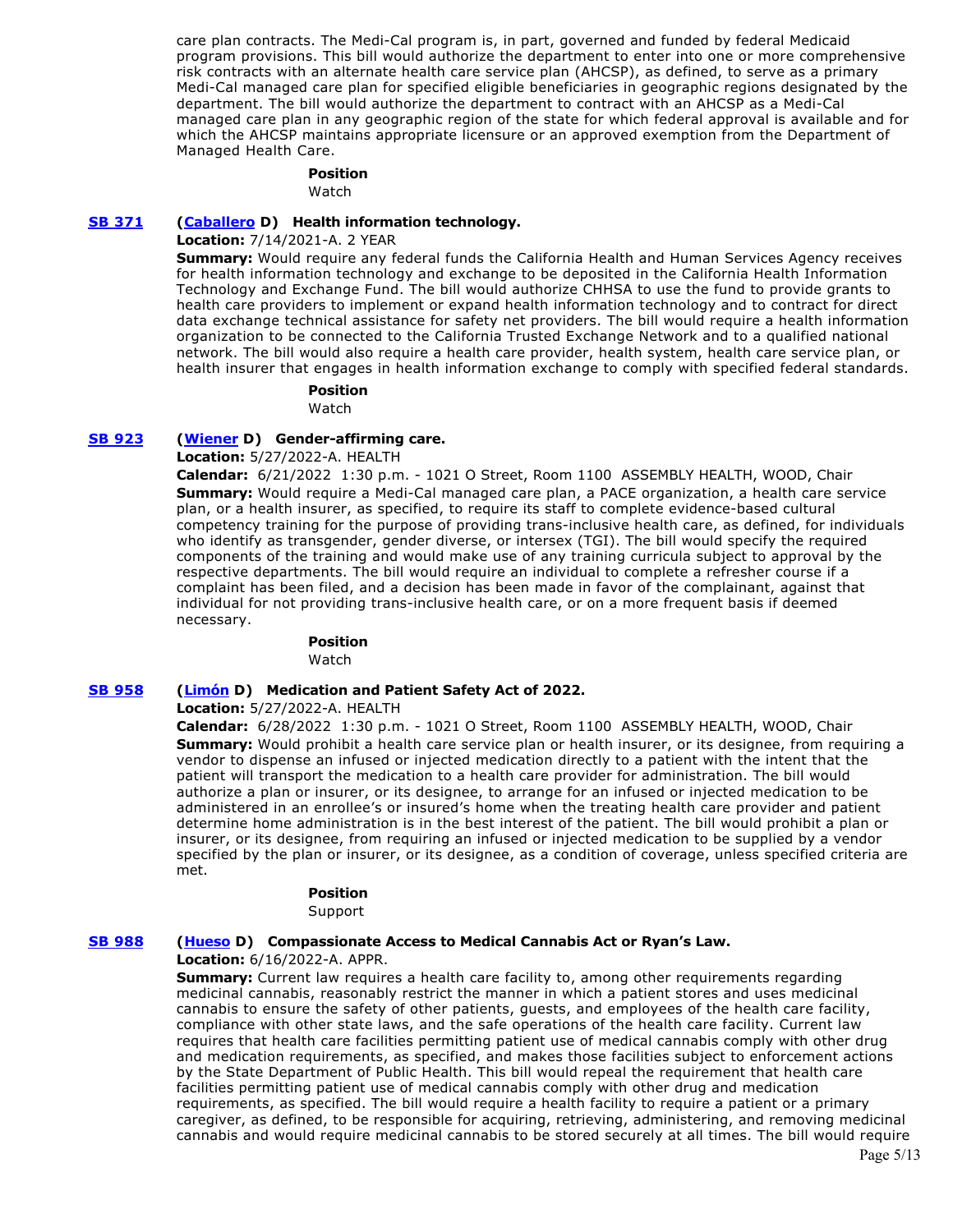the patient or the patient's primary caregiver to, upon discharge, remove all remaining medicinal cannabis and, if a patient cannot remove the medicinal cannabis and does not have a primary caregiver, would require the storage of the product in a locked container until it is disposed of, as specified.

#### **Position**

Watch

#### **[SB 1339](https://ctweb.capitoltrack.com/public/publishbillinfo.aspx?bi=M4%2FWAIBkDIxPIq%2B4Pg%2BH9mCLP0SUdmtN3OsXIg1YITaIdGmpiRHbPWtnSe35fDxi) [\(Pan](http://sd06.senate.ca.gov/) D) Hospitals.**

**Location:** 6/2/2022-A. HEALTH

**Calendar:** 6/28/2022 1:30 p.m. - 1021 O Street, Room 1100 ASSEMBLY HEALTH, WOOD, Chair **Summary:** Current law requires, by January 1, 2030, owners of all acute care inpatient hospitals to either seismically retrofit all acute care inpatient hospitals, or demolish, replace, or change to nonacute care use all hospital buildings not in substantial compliance with regulations and standards developed by the department in accordance with the act, as specified. This bill would require an acute care hospital in a building with a specified rating to submit to the Department of Health Care Access and Information the estimated cost for the hospital to comply with the 2030 seismic requirements. The bill would require the department to provide the Legislature with a report containing specified information that would provide, among other things, the Legislature with an assessment of projected costs to retrofit each hospital building in order to meet the 2030 seismic requirements. The bill would authorize the department to rely on the cost estimates submitted by the hospitals, and if the department relies on the estimates, the bill would require the department to clearly state in the report that the information was provided by the hospital and not verified by the department.

# **Position**

Support if Amended

#### **Maternal Health**

# **[AB 2176](https://ctweb.capitoltrack.com/public/publishbillinfo.aspx?bi=HR5stFFQM15tK2ecm1FQBtQ2R9yfZG%2F%2FxuYPRWUzWzI3lF7e%2FBS%2FdDYhYzD3Z1Jp) [\(Wood](https://a02.asmdc.org/) D) Live birth registration.**

**Location:** 6/16/2022-A. ENROLLED

**Summary:** Current law requires each live birth to be registered with the local registrar of births and deaths for the district in which the birth occurred within 10 days following the date of the event. This bill would instead require each live birth to be registered with the local registrar within 21 days following the date of the event.

# **Position**

Support

# **[AB 2199](https://ctweb.capitoltrack.com/public/publishbillinfo.aspx?bi=B97llTW33MVSMinNtoGET%2Fw1JtFyrvCEcXQnAzzfEb%2B%2BbT%2B%2BVjbwDDHRNwo4DirP) [\(Wicks](https://a15.asmdc.org/) D) Birthing Justice for California Families Pilot Project.**

**Location:** 6/15/2022-S. APPR.

**Calendar:** 6/27/2022 10 a.m. - 1021 O Street, Room 2200 SENATE APPROPRIATIONS, PORTANTINO, Chair

**Summary:** Would establish the Birthing Justice for California Families Pilot Project, which would include a 3-year grant program to provide grants to specified entities, including community-based doula groups, to provide full-spectrum doula care to members of communities with high rates of negative birth outcomes who are not eligible for Medi-Cal and incarcerated people. The bill would require the State Department of Public Health to take specified actions with regard to awarding grants, including awarding grants to selected entities on or before January 1, 2024. The bill would require a grant recipient to use grants funds to pay for the costs associated with providing full-spectrum doula care to eligible individuals and establishing, managing, or expanding doula services. The bill would require a grant recipient, in setting the payment rate for a doula being paid with grant funds, to comply with specified parameters, including that the payment rate not be less than the Medi-Cal reimbursement rate for doulas or the median rate paid for doula care in existing local pilot projects providing doula care in California, whichever is higher. The bill would require the department to utilize a portion of the funds allocated for administrative purposes to arrange for or provide, at no cost to the participants, training on the core competencies for doulas to people who want to become doulas, and communitybased doulas in need of additional training to maintain competence, and who are from communities experiencing the highest burden of birth disparities in the state.

#### **Position**

Watch

# **Mental and Behavioral Health**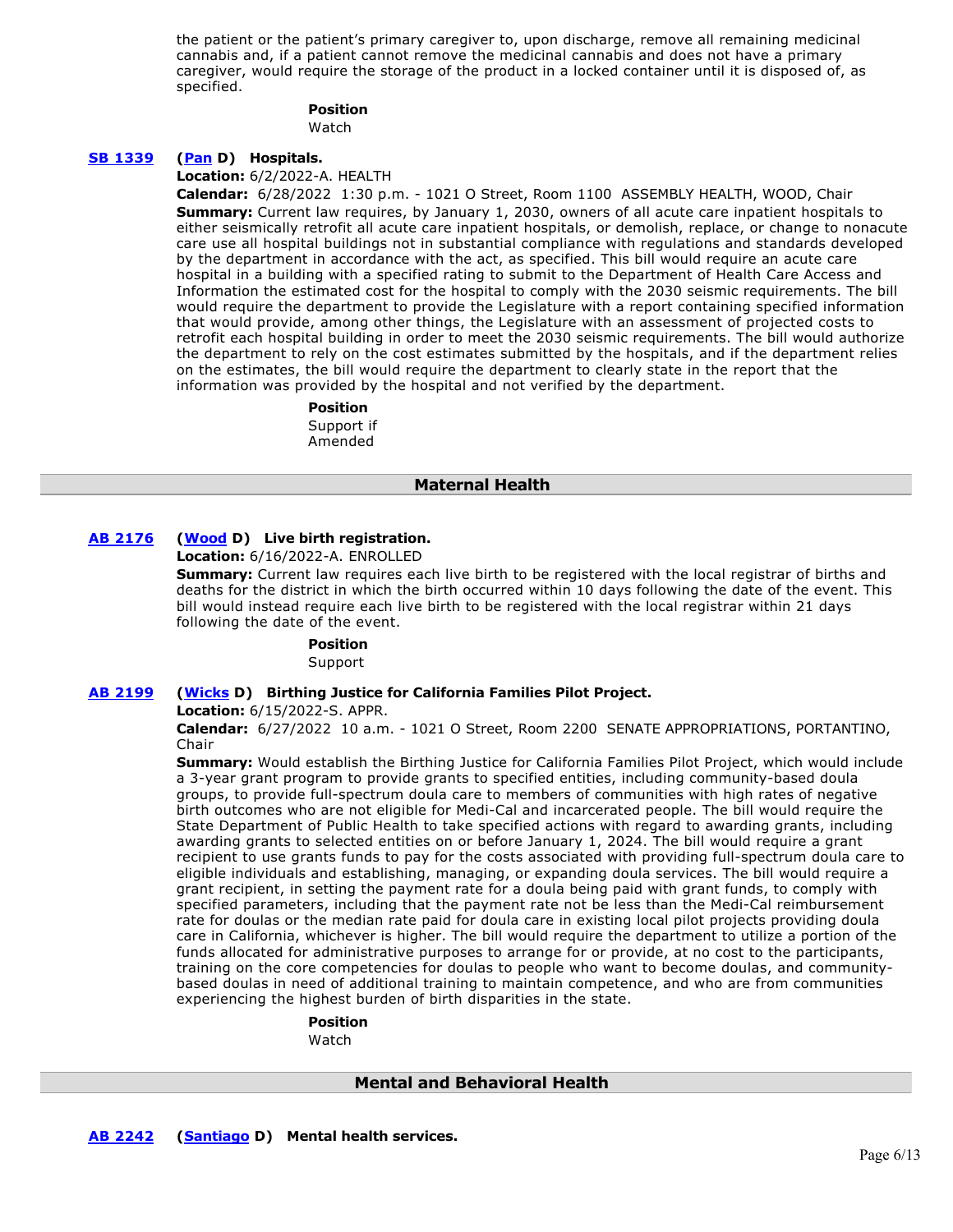# **Location:** 6/8/2022-S. HEALTH

**Calendar:** 

6/22/2022 1:30 p.m. - 1021 O Street, Room 1200 SENATE HEALTH, PAN, Chair 6/28/2022 10 a.m. - 1021 O Street, Room 2100 SENATE JUDICIARY, UMBERG, Chair **Summary:** The Lanterman-Petris-Short Act (the Act) authorizes the involuntary commitment and treatment of persons with specified mental health disorders for the protection of the persons so committed. Under the act, if a person, as a result of a mental health disorder, is a danger to others, or to themselves, or is gravely disabled, the person may, upon probable cause, be taken into custody by a peace officer, a member of the attending staff of an evaluation facility, designated members of a mobile crisis team, or another designated professional person, and placed in a facility designated by the county and approved by the State Department of Social Services as a facility for 72-hour treatment and evaluation. The act also authorizes a conservator of the person, of the estate, or of both, to be appointed for a person who is gravely disabled as a result of a mental health disorder. This bill, on or before July 1, 2023, would require the State Department of Health Care Services to convene a stakeholder group of entities, including the County Behavioral Health Directors Association of California and the California Hospital Association, among others, to create a model care coordination plan to be followed when discharging those held under temporary holds or a conservatorship. The bill would require the model care coordination plan and process to outline who would be on the care team and how the communication would occur to coordinate care.

# **Position**

Watch

# **[AB 2275](https://ctweb.capitoltrack.com/public/publishbillinfo.aspx?bi=6%2B4eC%2F2OHK4kZpkW4rQYXdsRhhq65kyQXKEeISRQgKwMRP5lhgytut8yJKWj%2Bb%2F%2B) [\(Wood](https://a02.asmdc.org/) D) Mental health: involuntary commitment.**

**Location:** 6/8/2022-S. HEALTH

### **Calendar:**

6/22/2022 1:30 p.m. - 1021 O Street, Room 1200 SENATE HEALTH, PAN, Chair 6/28/2022 10 a.m. - 1021 O Street, Room 2100 SENATE JUDICIARY, UMBERG, Chair

**Summary:** Under the Lanterman-Petris-Short Act, when a person, as a result of a mental health disorder, is a danger to others, or to themselves, or gravely disabled, the person may, upon probable cause, be taken into custody and placed in a facility designated by the county and approved by the State Department of Health Care Services for up to 72 hours for evaluation and treatment. If certain conditions are met after the 72-hour detention, the act authorizes the certification of the person for a 14-day maximum period of intensive treatment and then a 30-day maximum period of intensive treatment after the 14-day period. Current law requires a certification review hearing to be held when a person is certified for a 14-day or 30-day intensive treatment detention, except as specified, and requires it to be within 4 days of the date on which the person is certified. Existing law, after the involuntary detention has begun, prohibits the total period of detention, including intervening periods of voluntary treatment, from exceeding the total maximum period during which the person could have been detained, if the person had been detained continuously on an involuntary basis, from the time of initial involuntary detention. This bill would, among other things, specify that the 72-hour period of detention begins at the time when the person is first detained.

**Position** 

Watch

# **[SB 929](https://ctweb.capitoltrack.com/public/publishbillinfo.aspx?bi=K1EgGJfTiuEq7osejnFiAvKE0cv5VAYh3Egp6x3ASrir6ID8%2BVA4DnZaIUHlfT%2Bp) [\(Eggman](http://sd05.senate.ca.gov/) D) Community mental health services: data collection.**

# **Location:** 6/2/2022-A. HEALTH

**Calendar:** 6/28/2022 1:30 p.m. - 1021 O Street, Room 1100 ASSEMBLY HEALTH, WOOD, Chair **Summary:** Current law requires the State Department of Health Care Services to collect and publish annually quantitative information concerning the operation of various provisions relating to community mental health services, including the number of persons admitted for evaluation and treatment for certain periods, transferred to mental health facilities, or for whom certain conservatorships are established, as specified. Current law requires each local mental health director, and each facility providing services to persons under those provisions, to provide the department, upon its request, with any information, records, and reports that the department deems necessary for purposes of the data collection and publication. This bill would additionally require the department to report to the Legislature, on or before May 1 of each year, quantitative information relating to, among other things, the number of persons detained for 72-hour evaluation and treatment, clinical outcomes for individuals placed in each type of hold, services provided in each category, waiting periods prior to receiving an evaluation or care, demographic data of those receiving care, and an assessment of all contracted beds. The bill would specify that the information be from each county for some of those data.

# **Position**

### Watch

# **[SB 965](https://ctweb.capitoltrack.com/public/publishbillinfo.aspx?bi=EcBoEmtCkfUIgWFS60%2BT2jNFPGjQW4TEFSyUZPg5nHkbDrTBqIA0Hg4CBeChnTGO) [\(Eggman](http://sd05.senate.ca.gov/) D) Conservatorships: medical record: hearsay rule.**

**Location:** 5/19/2022-A. JUD.

**Summary:** The Lanterman-Petris-Short Act authorizes the appointment of a conservator, in the County of Los Angeles, the County of San Diego, or the City and County of San Francisco, for a person who is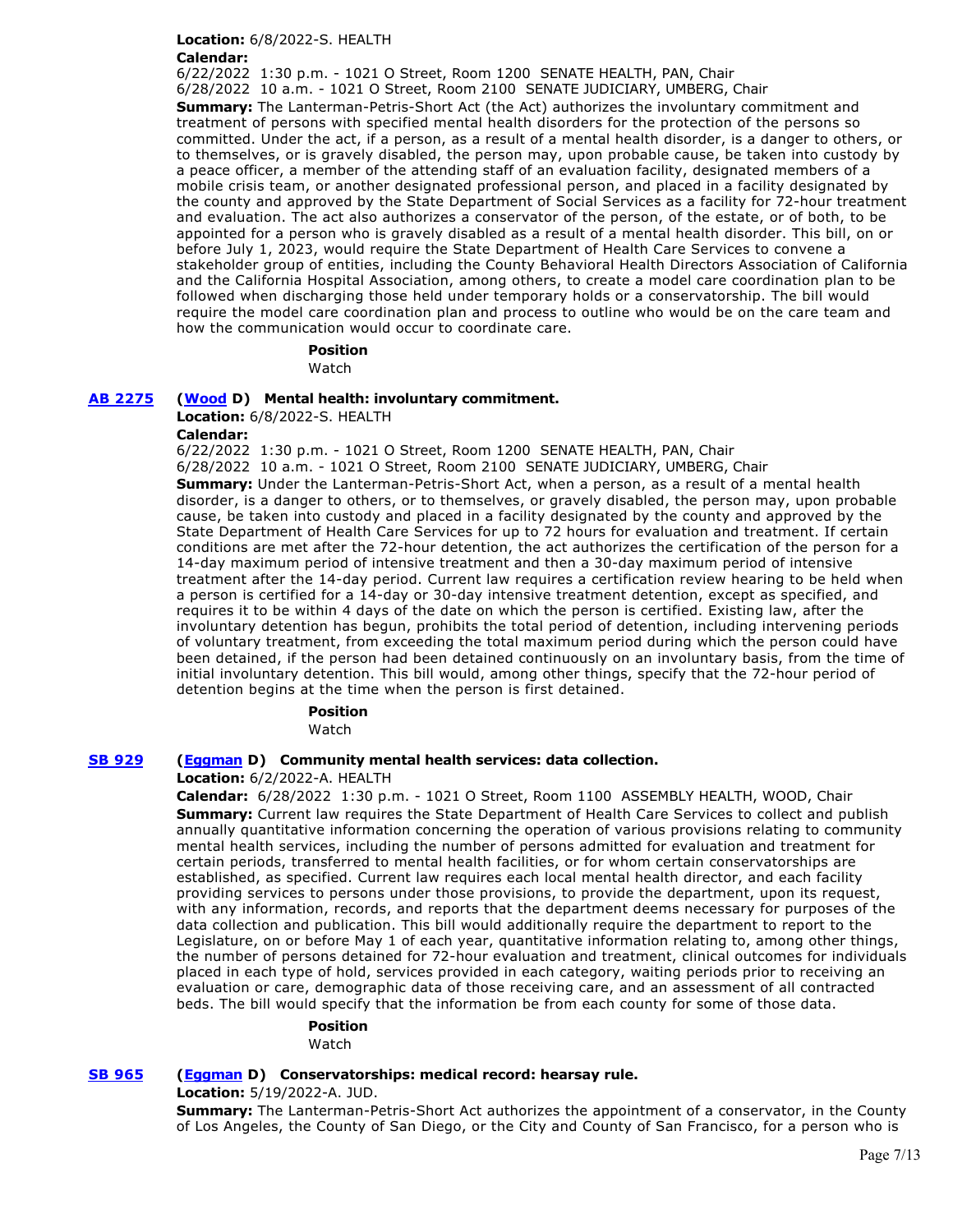incapable of caring for the person's own health and well-being due to a serious mental illness and substance use disorder. Current law establishes the hearsay rule, under which evidence of a statement is generally inadmissible if it was made other than by a witness while testifying at a hearing and is offered to prove the truth of the matter stated. Current law sets forth exceptions to the hearsay rule to permit the admission of specified kinds of evidence. Under this bill, for purposes of an expert witness in any proceeding relating to the appointment or reappointment of a conservator pursuant to the above-described provisions, the statements of specified health practitioners or a licensed clinical social worker included in the medical record would not be hearsay. The bill would authorize the court to grant a reasonable continuance if an expert witness in a proceeding relied on the medical record and the medical record has not been provided to the parties or their counsel upon request within a reasonable time before the proceeding.

# **Position**

Watch

#### **[SB 1019](https://ctweb.capitoltrack.com/public/publishbillinfo.aspx?bi=CB4uoxlx3KlgPDSkItME2Mct4%2BnWQivAzuUEA%2FGtJKGOZVg9zDoiwk%2FgdZsrbHgM) [\(Gonzalez](https://sd33.senate.ca.gov/) D) Medi-Cal managed care plans: mental health benefits.**

#### **Location:** 6/2/2022-A. HEALTH

**Calendar:** 6/21/2022 1:30 p.m. - 1021 O Street, Room 1100 ASSEMBLY HEALTH, WOOD, Chair **Summary:** Current law requires a Medi-Cal managed care plan to provide mental health benefits covered in the state plan, excluding those benefits provided by county mental health plans under the Specialty Mental Health Services Waiver. Under existing law, nonspecialty mental health services covered by a Medi-Cal managed care plan include, among other things, individual and group mental health evaluation and treatment, psychological testing, and psychiatric consultation, as specified. This bill would require a Medi-Cal managed care plan to conduct annual outreach and education for its enrollees, based on an annual plan that the Medi-Cal managed care plan develops and submits to the department, regarding the mental health benefits that are covered by the Medi-Cal managed care plan, and to also develop an annual outreach and education plan to inform primary care physicians regarding those mental health benefits.

# **Position**

Support

#### **[SB 1154](https://ctweb.capitoltrack.com/public/publishbillinfo.aspx?bi=SIKAOyzcp9FkyXJhcMR9GR2Egtn5F2XPT8llha1sFjI3%2Bfiu9BuGN6dHSamI%2BSLc) [\(Eggman](http://sd05.senate.ca.gov/) D) Facilities for mental health or substance use disorder crisis: database. Location:** 6/2/2022-A. HEALTH

**Calendar:** 6/21/2022 1:30 p.m. - 1021 O Street, Room 1100 ASSEMBLY HEALTH, WOOD, Chair **Summary:** Would require, by January 1, 2024, the State Department of Public Health, in consultation with the State Department of Health Care Services and the State Department of Social Services, and by conferring with specified stakeholders, to develop a real-time, internet-based database to collect, aggregate, and display information about beds in inpatient psychiatric facilities, crisis stabilization units, residential community mental health facilities, and licensed residential alcoholism or drug abuse recovery or treatment facilities in order to facilitate the identification and designation of facilities for the temporary treatment of individuals in mental health or substance use disorder crisis. The bill would require the database to include a minimum of specific information, including the contact information for a facility's designated employee, and have the capacity to, among other things, enable searches to identify beds that are appropriate for the treatment of individuals in a mental health or substance use disorder crisis.

# **Position**

Watch

### **[SB 1207](https://ctweb.capitoltrack.com/public/publishbillinfo.aspx?bi=BfIx7qoFszHnGuBPvgrsCNlzVb%2FguaISm4gq8vZJ8vplHToKryThIU6CglO4oR8I) [\(Portantino](http://sd25.senate.ca.gov/) D) Health care coverage: maternal and pandemic-related mental health conditions. Location:** 5/27/2022-A. HEALTH

**Calendar:** 6/21/2022 1:30 p.m. - 1021 O Street, Room 1100 ASSEMBLY HEALTH, WOOD, Chair **Summary:** Current law requires health care service plans and health insurers to provide specified mental health and substance use disorder coverage, and requires a health care service plan contract or health insurance policy issued, amended, or renewed on or after January 1, 2021, that provides hospital, medical, or surgical coverage to provide coverage for medically necessary treatment of mental health and substance use disorders, under the same terms and conditions applied to other medical conditions, as specified. Current law requires health care service plans and health insurers, by July 1, 2019, to develop, consistent with sound clinical principles and processes, a maternal mental health program designed to promote quality and cost-effective outcomes, as specified. This bill would make findings and declarations relating to the effect of the COVID-19 pandemic on mental health in California and the importance of outreach, education, and access to quality mental health treatment. The bill would extend the deadline for establishment of the maternal mental health program to July 1, 2023.

# **Position**

Watch

**[SB 1238](https://ctweb.capitoltrack.com/public/publishbillinfo.aspx?bi=OjZg0htuH1gY6vn7BX7VkAtMWvftGXa2GK50z6GXmrUtrSNlmId1%2BKxskLJFZ7oZ) [\(Eggman](http://sd05.senate.ca.gov/) D) Behavioral health services: existing and projected needs. Location:** 6/2/2022-A. HEALTH

**Calendar:** 6/21/2022 1:30 p.m. - 1021 O Street, Room 1100 ASSEMBLY HEALTH, WOOD, Chair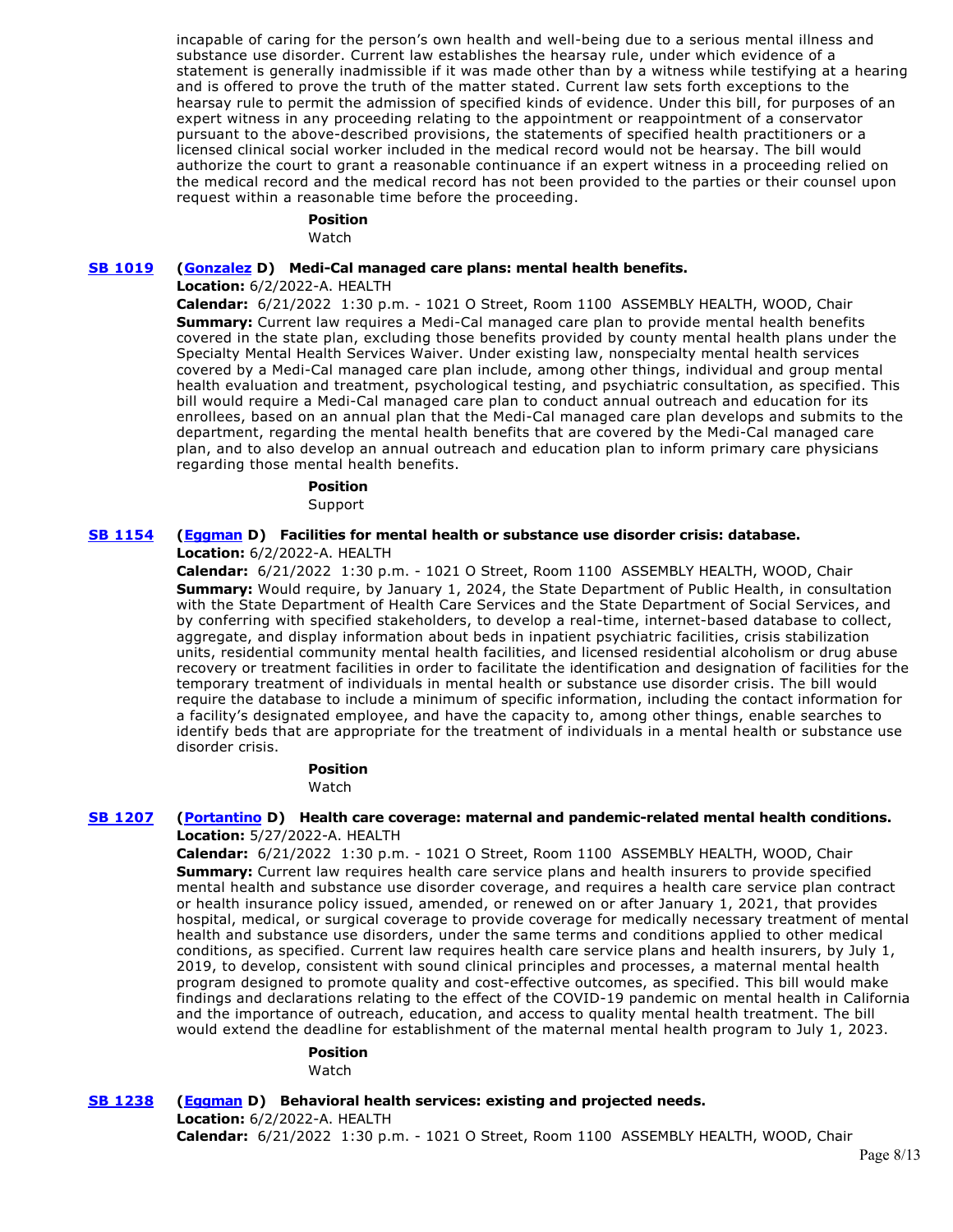**Summary:** Current law authorizes the State Department of Health Care Services to award competitive grants to expand the community continuum of behavioral health treatment resources. This bill would require the department, commencing January 1, 2024, and at least every 5 years thereafter, to conduct a review of, and produce a report regarding, the current and projected behavioral health care infrastructure and service needs in each region of the state. The bill would require the department to consult with the council of governments, cities, counties, and cities and counties regarding the assumptions and methodology to be used by the department, and would require local governments to provide specified data for the region. The bill would require the department to share this data and its report with the Mental Health Services Oversight and Accountability Commission.

# **Position**

Watch

#### **[SB 1416](https://ctweb.capitoltrack.com/public/publishbillinfo.aspx?bi=atB0Mjn90KuhkAkXdfF8eles0MODK3u4xQ6Td6Oxjd07S9uQmq%2Bim17N3qWF7dWJ) [\(Eggman](http://sd05.senate.ca.gov/) D) Mental health services: gravely disabled persons.**

**Location:** 6/2/2022-A. HEALTH

**Calendar:** 6/21/2022 1:30 p.m. - 1021 O Street, Room 1100 ASSEMBLY HEALTH, WOOD, Chair **Summary:** The Lanterman-Petris-Short Act provides for the involuntary commitment and treatment of a person who is a danger to themselves or others or who is gravely disabled. Current law also provides for a conservator of the person or estate to be appointed for a person who is gravely disabled. Currernt law, for the purposes of involuntary commitment and conservatorship, defines "gravely disabled," among other things, as a condition in which a person, as a result of a mental health disorder, is unable to provide for the basic personal needs of food, clothing, or shelter. This bill would also include under the definition of "gravely disabled" a condition in which a person, as a result of a mental health disorder, is unable to provide for the basic personal needs of medical care, as specified.

#### **Position**

Watch

# **Social Determinants of Health**

# **[AB 1816](https://ctweb.capitoltrack.com/public/publishbillinfo.aspx?bi=nj1JgrsBUX9OOgFc3K4Unq73mLnPgMtGuGquJRHskgLLBaAVLMfv2jTQ%2Fem4F3a%2F) [\(Bryan](https://a54.asmdc.org/) D) Reentry Housing and Workforce Development Program.**

**Location:** 6/14/2022-S. APPR.

**Calendar:** 6/20/2022 10 a.m. - 1021 O Street, Room 2200 SENATE APPROPRIATIONS, PORTANTINO, Chair

**Summary:** Current law establishes the Department of Housing and Community Development in the Business, Consumer Services, and Housing Agency and makes the department responsible for administering various housing programs throughout the state, including, among others, the Multifamily Housing Program, the Housing for a Healthy California Program, and the California Emergency Solutions Grants Program. Upon appropriation by the Legislature for this express purpose, this bill would require the department to create the Reentry Housing and Workforce Development Program, and would require the department to take specified actions to provide grants to applicants, as defined, for innovative or evidence-based housing, housing-based services, and employment interventions to allow people with recent histories of incarceration to exit homelessness and remain stably housed.

### **Position**

Support

# **[AB 2360](https://ctweb.capitoltrack.com/public/publishbillinfo.aspx?bi=S4o5WDo9%2B9AfENOBq%2BBIePxxgnNqMH86Fznz%2F0bytCshN%2BV4xg6B4KMdUbdPaY%2B9) [\(Arambula](https://a31.asmdc.org/) D) Emergency response advisory working group.**

**Location:** 6/15/2022-S. APPR.

**Calendar:** 6/27/2022 10 a.m. - 1021 O Street, Room 2200 SENATE APPROPRIATIONS, PORTANTINO, Chair

**Summary:** Would, subject to an appropriation of funds, require the Office of Health Equity to convene an advisory working group, consisting of specified stakeholders, to develop tools and protocols for the future allocation of funds to reduce racial disparities in recovery, response, and repair efforts following state and local emergencies. Additionally, the bill would require the advisory working group to submit a report with its findings and recommendations to the Legislature on or before January 1, 2025, and make that report available to the public by posting it on the State Department of Public Health's internet website. The bill would require the advisory working group in preparing the report to evaluate the unmet needs among various communities during the COVID-19 pandemic and with respect to up to five other recent emergency funding allocations stratified by local health jurisdiction, county, and Senate and Assembly legislative district. These provisions would be repealed on January 1, 2029.

#### **Position**

Support

**[AB 2419](https://ctweb.capitoltrack.com/public/publishbillinfo.aspx?bi=d%2FIMJodVt3odJLOXmQSc%2BEVTDhmiPoBwr0G83HGGuhoBnZ0hFtw64hzmQiFKtZ44) [\(Bryan](https://a54.asmdc.org/) D) Environmental justice: federal Infrastructure Investment and Jobs Act: Justice40 Advisory Committee.**

# **Location:** 6/8/2022-S. E.Q. **Calendar:** 6/22/2022 9 a.m. - 1021 O Street, Room 1200 SENATE ENVIRONMENTAL QUALITY, ALLEN,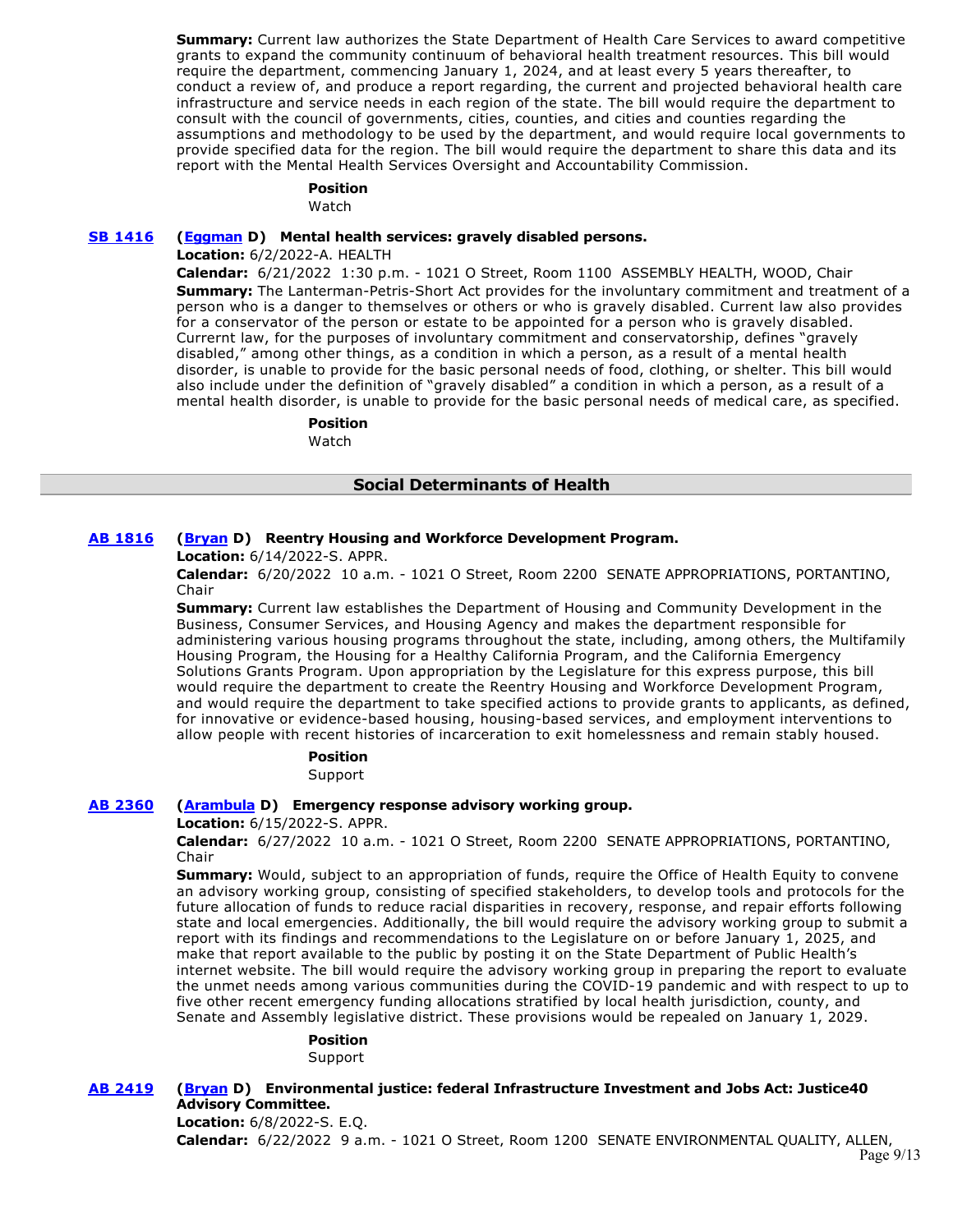#### Chair

**Summary:** The federal Infrastructure Investment and Jobs Act (IIJA) provides additional federal funds to rebuild the nation's infrastructures. Executive orders issued by President Biden established the federal Justice40 Initiative with the goal that 40% of the overall federal benefits flow to disadvantaged communities and stating that the implementation of the IIJA should prioritize investing public dollars equitably, including through the Justice40 Initiative. This bill would require a minimum of 40% of funds received by the state under the IIJA and certain other federal funds to be allocated to projects that provide direct benefits to disadvantaged communities and disadvantaged unincorporated communities and, except as specified, a minimum of an additional 10% be allocated for projects that provide direct benefits to low-income households and low-income communities, as provided. The bill would require state agencies administering those federal funds to perform specified tasks related to the expenditure of those federal funds.

### **Position**

Support

#### **[AB 2420](https://ctweb.capitoltrack.com/public/publishbillinfo.aspx?bi=oICQ%2FFgYItZLolaL2dRDXnfClKQLofva2wZPE9pvuqaKp6tjCi9Mk3wWwr3hpRlR) [\(Arambula](https://a31.asmdc.org/) D) Perinatal and infant children health: extreme heat.**

**Location:** 6/8/2022-S. APPR.

**Calendar:** 6/20/2022 10 a.m. - 1021 O Street, Room 2200 SENATE APPROPRIATIONS, PORTANTINO, Chair

**Summary:** Would, subject to an appropriation of funds by the Legislature in the annual Budget Act or another statute for this purpose, require the Department of Public Health, in consultation with subject matter experts, to review available literature on adverse effects of extreme heat on perinatal health, develop guidance for safe conditions and health considerations for pregnant individuals and infant children, and provide guidance to the Legislature by submitting a report that includes legislative or policy recommendations on best practices for connecting perinatal patients with the appropriate health and well-being information relating to extreme heat.

#### **Position**

Watch

# **[AB 2483](https://ctweb.capitoltrack.com/public/publishbillinfo.aspx?bi=D8ALISlvGWriTRFrh2c7xhf%2FvkYFV1T4CcvaFlaTPiwF%2Bwy2I%2FveD5vs1jcbsWSA) [\(Maienschein](https://a77.asmdc.org/) D) Housing for individuals experiencing homelessness.**

**Location:** 6/14/2022-S. HUM. S.

**Calendar:** 6/27/2022 3 p.m. or upon adjournment of Session - 1021 O Street, Room 2200 SENATE HUMAN SERVICES, HURTADO, Chair

**Summary:** Would require the Department of Housing and Community Development, by December 31, 2023, to award incentives, as specified, to Multifamily Housing Program project applicants that agree to set aside at least 25% of the project's units for individuals that are either experiencing homelessness or eligible to receive specified services, including, among others, those received under the Program of All-Inclusive Care for the Elderly. The bill would also require the department to partner with the State Department of Health Care Services to determine the most effective way to align qualifying services in housing projects funded by the Multifamily Housing Program. The bill would require the department to assess tenant outcomes and engage with an evaluator to identify specified information with respect to projects receiving incentives under these provisions, including the number and demographics, including age, race, or ethnicity, and presubsidy housing status, of people being served.

# **Position**

Watch

# **[AB 2548](https://ctweb.capitoltrack.com/public/publishbillinfo.aspx?bi=iMkIjM9XyZD32%2Fj6x%2BOY1WYrdSxHgUdGs5rif9yCx5R0v8NV34fz4PwFaHvRMvsx) [\(Nazarian](https://a46.asmdc.org/) D) California Kids Investment and Development Savings Program.**

**Location:** 6/16/2022-S. ED.

**Summary:** Current law, upon appropriation by the Legislature, requires the Scholarshare Investment Board to establish one or more Scholarshare 529 accounts and make a seed deposit of moneys from the fund into a Scholarshare 529 account established under the KIDS Program in an amount of at least \$25, as determined by the board. Specifically, those moneys are deposited in KIDS Accounts, one designated for each California resident child born on or after July 1, 2022. Existing law requires the board to provide awards from these KIDS Accounts, as specified, for each recipient child's qualified higher education expenses at an eligible institution of higher education. This bill, commencing with the 2023–24 fiscal year, would increase the amount of seed deposits in KIDS Accounts to at least \$100.

#### **Position**

Support

#### **[AB 2553](https://ctweb.capitoltrack.com/public/publishbillinfo.aspx?bi=JmcoXzoeJiXFLcZch5yigde%2Bcyy4elaRAQx8ZwBkxckV2qJ3VW3vVbh7hYI6INbe) [\(Grayson](https://a14.asmdc.org/) D) Human trafficking Act: California Multidisciplinary Alliance to Stop Trafficking (California MAST).**

**Location:** 6/8/2022-S. PUB. S.

**Calendar:** 6/28/2022 9 a.m. - State Capitol, Room 112 SENATE PUBLIC SAFETY, BRADFORD, Chair **Summary:** Would, upon appropriation by the Legislature, establish the California Multidisciplinary Alliance to Stop Trafficking Act (California MAST) to review collaborative models between governmental and nongovernmental organizations for protecting victims and survivors of trafficking, among other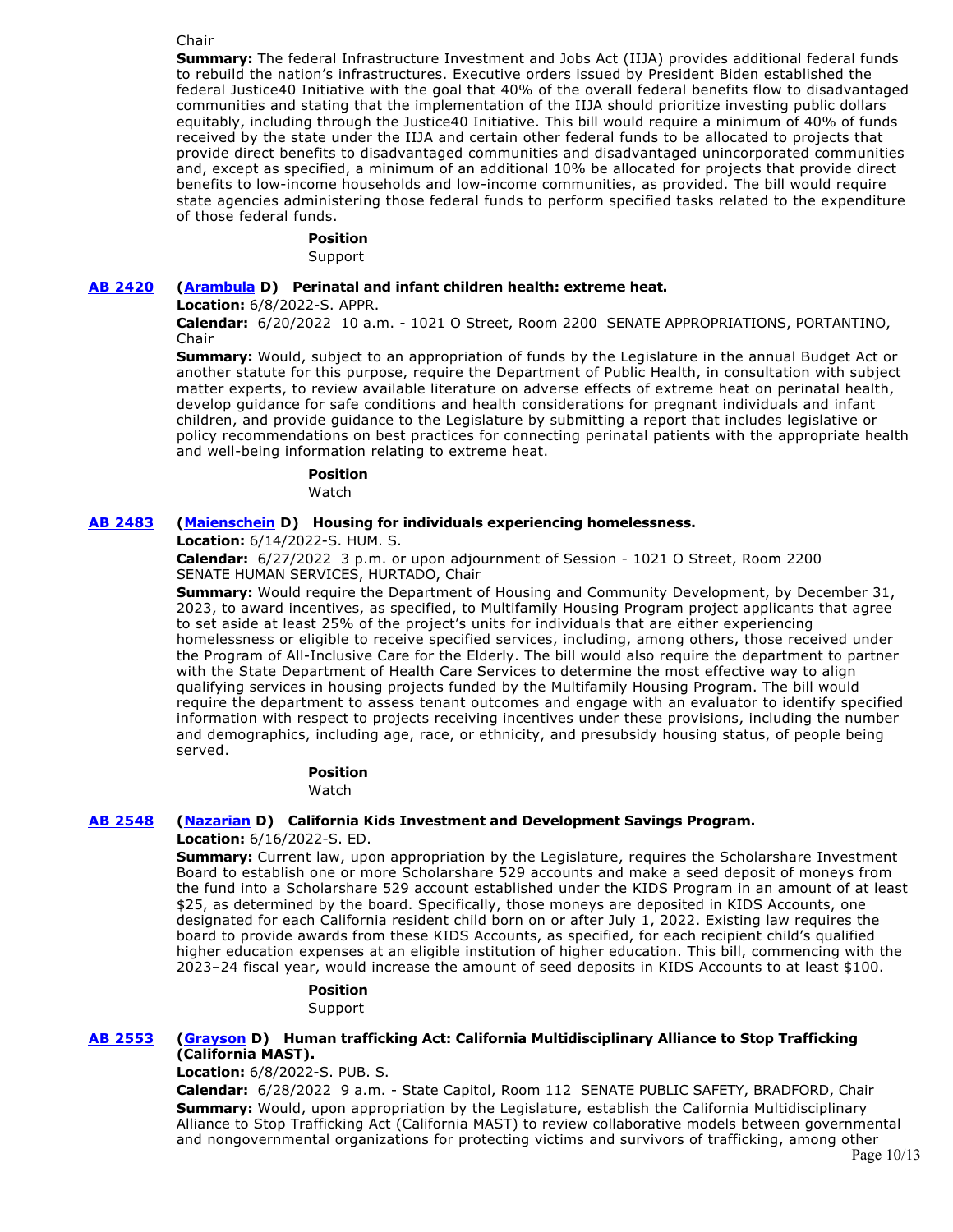related duties. The task force would be comprised of specified state officials or their designees and specified individuals who have expertise in human trafficking or providing services to victims of human trafficking, as specified. The bill would require the task force to hold its first meeting no later than July 1, 2023, and would require the task force to meet at least 4 times. The bill would require the task force to report its findings and recommendations to the Office of Emergency Services, the Governor, the Attorney General, and the Legislature by January 1, 2025. The bill would make related findings and declarations.

# **Position**

Watch

#### **[AB 2724](https://ctweb.capitoltrack.com/public/publishbillinfo.aspx?bi=87zZT%2BgcOhFNBkX00iCCDlRJesDpMdThi05DVxph1WMjt4wiQHTVchVtgdOI00s5) [\(Arambula](https://a31.asmdc.org/) D) Medi-Cal: alternate health care service plan.**

**Location:** 6/8/2022-S. HEALTH

**Calendar:** 6/22/2022 1:30 p.m. - 1021 O Street, Room 1200 SENATE HEALTH, PAN, Chair **Summary:** Current law establishes the Medi-Cal program, which is administered by the State Department of Health Care Services and under which qualified low-income individuals receive health care services through various delivery systems, including managed care pursuant to Medi-Cal managed care plan contracts. The Medi-Cal program is, in part, governed and funded by federal Medicaid program provisions. This bill would authorize the department to enter into one or more comprehensive risk contracts with an alternate health care service plan (AHCSP), as defined, to serve as a primary Medi-Cal managed care plan for specified eligible beneficiaries in geographic regions designated by the department. The bill would authorize the department to contract with an AHCSP as a Medi-Cal managed care plan in any geographic region of the state for which federal approval is available and for which the AHCSP maintains appropriate licensure or an approved exemption from the Department of Managed Health Care.

#### **Position**

Watch

### **[AB 2790](https://ctweb.capitoltrack.com/public/publishbillinfo.aspx?bi=P4TUcJAqOQtTe9urYCHllkqHIPl1nOdIWafRmkNWfaQS0LhsXTCO8MxgnN0hYG71) [\(Wicks](https://a15.asmdc.org/) D) Reporting of crimes: mandated reporters.**

**Location:** 6/8/2022-S. PUB. S.

**Calendar:** 6/28/2022 9 a.m. - State Capitol, Room 112 SENATE PUBLIC SAFETY, BRADFORD, Chair **Summary:** Current law requires a health practitioner, as defined, to make a report to law enforcement when they suspect a patient has suffered physical injury that is either self-inflicted, caused by a firearm, or caused by assaultive or abusive conduct, including elder abuse, sexual assault, or torture. A violation of these provisions is punishable as a misdemeanor. This bill would, on and after January 1, 2024, remove the requirement that a health practitioner make a report to law enforcement when they suspect a patient has suffered physical injury caused by assaultive or abusive conduct.

# **Position**

Watch

# **[AB 2817](https://ctweb.capitoltrack.com/public/publishbillinfo.aspx?bi=hwKgV%2F1%2FN24kMjcsGwSnxPZhiqX9z5uibXSeWtlVKi0qa71iVkAW943L7klR61v3) [\(Reyes](https://a47.asmdc.org/) D) House California Challenge Program.**

**Location:** 6/8/2022-S. HOUSING

**Calendar:** 6/21/2022 1:30 p.m. - 1021 O Street, Room 1200 SENATE HOUSING, WIENER, Chair **Summary:** Would, upon appropriation of funds by the Legislature, establish the House California Challenge Program, to be administered by the Department of Housing and Community Development, in partnership with the California Health and Human Services Agency, for the purpose of providing direct rental assistance to help persons who are experiencing homelessness obtain housing. The bill would require the department, upon appropriation of those funds by the Legislature, to allocate \$1,000,000,000 for purposes of the program each fiscal year for 5 years, beginning with the 2022–23 fiscal year. The bill would require 10% of the funds to be awarded as grants to recipients, as defined, for the purpose of helping participants locate and obtain permanent housing and would require 80% of the funds to be allocated by the department for specified uses, including long-term rental assistance, master leasing of units, and short-term funds for prevention, self-resolution, and diversion services, as specified. The bill would authorize up to 10% of the funds to be used for administrative costs. Under the bill, and to the extent allowable under federal law, any assistance, services, or supports received pursuant to the program would not be considered income of the participant for purposes of determining eligibility for, or benefits pursuant to, any public assistance program.

#### **Position**

Support

#### **[SB 17](https://ctweb.capitoltrack.com/public/publishbillinfo.aspx?bi=dBaE3CGJpiGexGpCGI9ZA9mGDSu3R3h8gdgNi5yyapMHbWZPikU1e7jTWnNDjpL9) [\(Pan](http://sd06.senate.ca.gov/) D) Office of Racial Equity.**

**Location:** 8/27/2021-A. 2 YEAR

**Summary:** Would, until January 1, 2029, would establish in state government an Office of Racial Equity, an independent public entity not affiliated with an agency or department, governed by a Racial Equity Advisory and Accountability Council. The bill would authorize the council to hire an executive director to organize, administer, and manage the operations of the office. The bill would task the office with coordinating, analyzing, developing, evaluating, and recommending strategies for advancing racial equity across state agencies, departments, and the office of the Governor. The bill would require the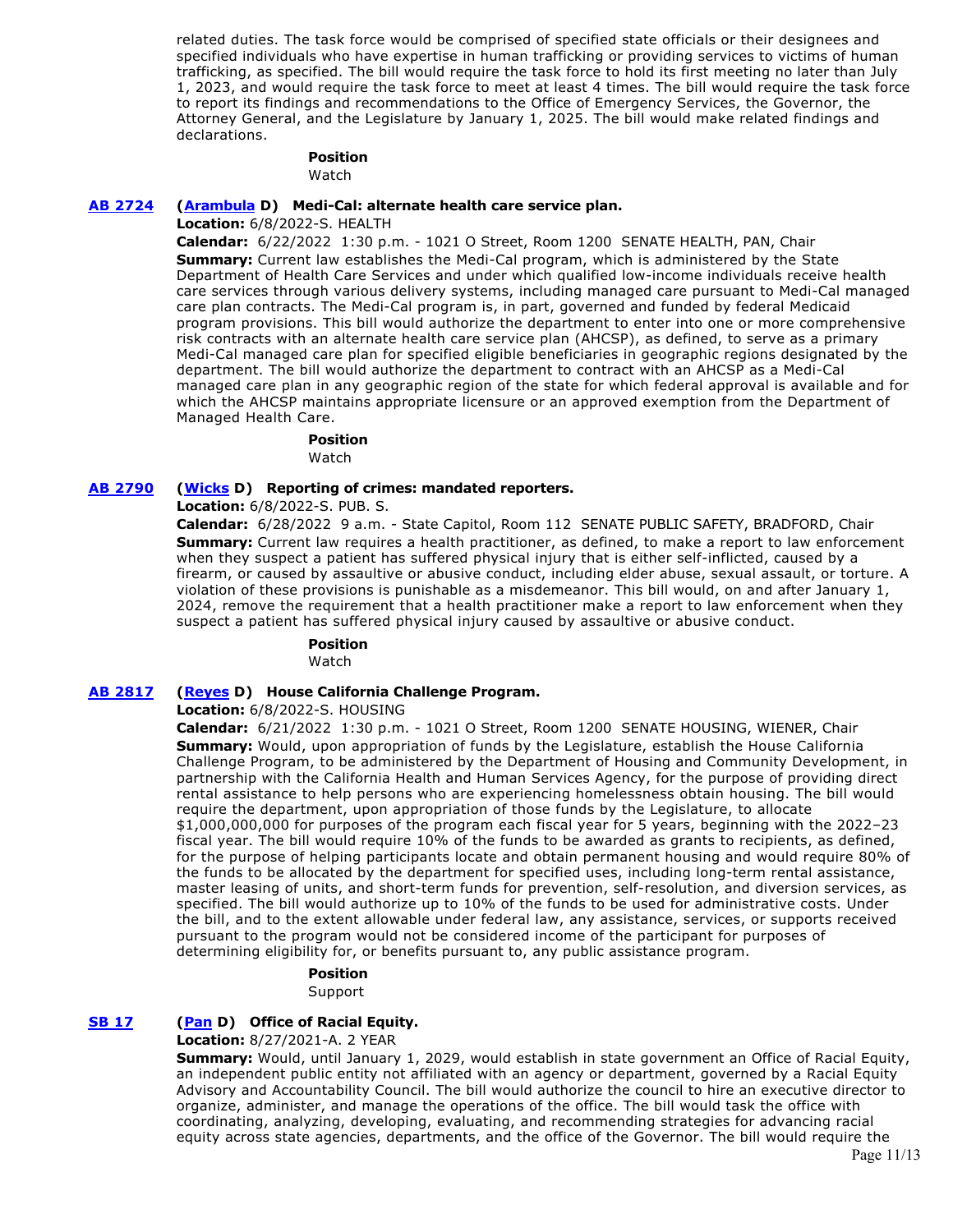office, in consultation with state agencies, departments, and public stakeholders, as appropriate, to develop a statewide Racial Equity Framework that includes a strategic plan with policy and inclusive practice recommendations, guidelines, goals, and benchmarks to reduce racial inequities, promote racial equity, and address individual, institutional, and structural racism.

#### **Position**

Support

# **[SB 907](https://ctweb.capitoltrack.com/public/publishbillinfo.aspx?bi=nIx6X2crzmFr0TWxcYW%2B9kpY%2B5Vcf%2FQzpoT2zOu%2Bk6kh9IF0klsUId4YkFjXzovS) [\(Pan](http://sd06.senate.ca.gov/) D) Electronic benefits transfer systems: farmers' markets.**

**Location:** 6/14/2022-A. AGRI.

**Calendar:** 6/29/2022 1:30 p.m. - State Capitol, Room 126 ASSEMBLY AGRICULTURE, RIVAS, ROBERT, Chair

**Summary:** Would establish the Local, Equitable Access to Food (LEAF) Program and would require, upon an appropriation by the Legislature for these purposes, the Department of Food and Agriculture, with support from the State Department of Social Services, to establish a noncompetitive grant program designed to expand the use of EBT acceptance systems at California certified farmers' markets and tribe-operated farmers' markets on Indian reservations. The bill would, as part of that grant program, require grants to be provided to certified farmers' market operators or farmers' markets operated by tribal governments. The bill would limit the use of grant funds for specified activities relating to expanding the use of EBT acceptance systems at farmers' markets, including, among others, scaling and improving EBT processes at existing certified farmers' markets. The bill would create certain additional requirements for certified farmers' markets that use grant funds to hire an individual, or to contract with a third party, to operate an EBT acceptance system, including a requirement that the person operating the EBT acceptance system be available at all times the certified farmers' market is open to the public.

#### **Position**

Support

#### **[SB 1145](https://ctweb.capitoltrack.com/public/publishbillinfo.aspx?bi=5bzl2laO8eaLVynAoipXd6DEb1R0i1ymTfYAOJFquQIUeXqH2qj4JDhx%2FCtjeci1) [\(Laird](http://sd17.senate.ca.gov/) D) California Global Warming Solutions Act of 2006: greenhouse gas emissions: dashboard.**

**Location:** 6/2/2022-A. NAT. RES.

**Calendar:** 6/20/2022 2:30 p.m. - State Capitol, Room 447 ASSEMBLY NATURAL RESOURCES, RIVAS, LUZ, Chair

**Summary:** The California Global Warming Solutions Act of 2006 requires the State Air Resources Board to prepare and approve a scoping plan for achieving the maximum technologically feasible and costeffective reductions in greenhouse gas emissions and to update the scoping plan at least once every 5 years. This bill would require the state board to create, and maintain on its internet website, a greenhouse gas emissions dashboard that provides updated publicly available information regarding how the state is progressing toward meeting its statewide climate change goals.

# **Position**

Watch

### **Workforce**

#### **[AB 1751](https://ctweb.capitoltrack.com/public/publishbillinfo.aspx?bi=E2AiVAV0Fz5SWZOJ894eWUXnDKSbPBa0J89LOTpke82YEydZY2uxMdIB45A6iigS) [\(Daly](https://a69.asmdc.org/) D) Workers' compensation: COVID-19: critical workers.**

**Location:** 6/8/2022-S. L., P.E. & R.

**Calendar:** 6/22/2022 9 a.m. - 1021 O Street, Room 2200 SENATE LABOR, PUBLIC EMPLOYMENT AND RETIREMENT, CORTESE, Chair

**Summary:** Current law defines "injury" for an employee to include illness or death resulting from the 2019 novel coronavirus disease (COVID-19) under specified circumstances, until January 1, 2023. Existing law create a disputable presumption, as specified, that the injury arose out of and in the course of the employment and is compensable, for specified dates of injury. Current law requires an employee to exhaust their paid sick leave benefits and meet specified certification requirements before receiving any temporary disability benefits or, for police officers, firefighters, and other specified employees, a leave of absence. Existing law also make a claim relating to a COVID-19 illness presumptively compensable, as described above, after 30 days or 45 days, rather than 90 days. Current law, until January 1, 2023, allows for a presumption of injury for all employees whose fellow employees at their place of employment experience specified levels of positive testing, and whose employer has 5 or more employees. This bill would extend the above-described provisions relating to COVID-19 until January 1, 2025.

# **Position**

Watch

**[SB 213](https://ctweb.capitoltrack.com/public/publishbillinfo.aspx?bi=MPep2hI4up1g9O%2FHEGq2WDTaqBPBzGAgCK%2BHLl8F0rdHanguhIKBV66HdB8TsKqx) [\(Cortese](http://sd15.senate.ca.gov/) D) Workers' compensation: hospital employees. Location:** 5/5/2022-A. INS.

**Calendar:** 6/22/2022 9 a.m. - State Capitol, Room 437 ASSEMBLY INSURANCE, DALY, Chair